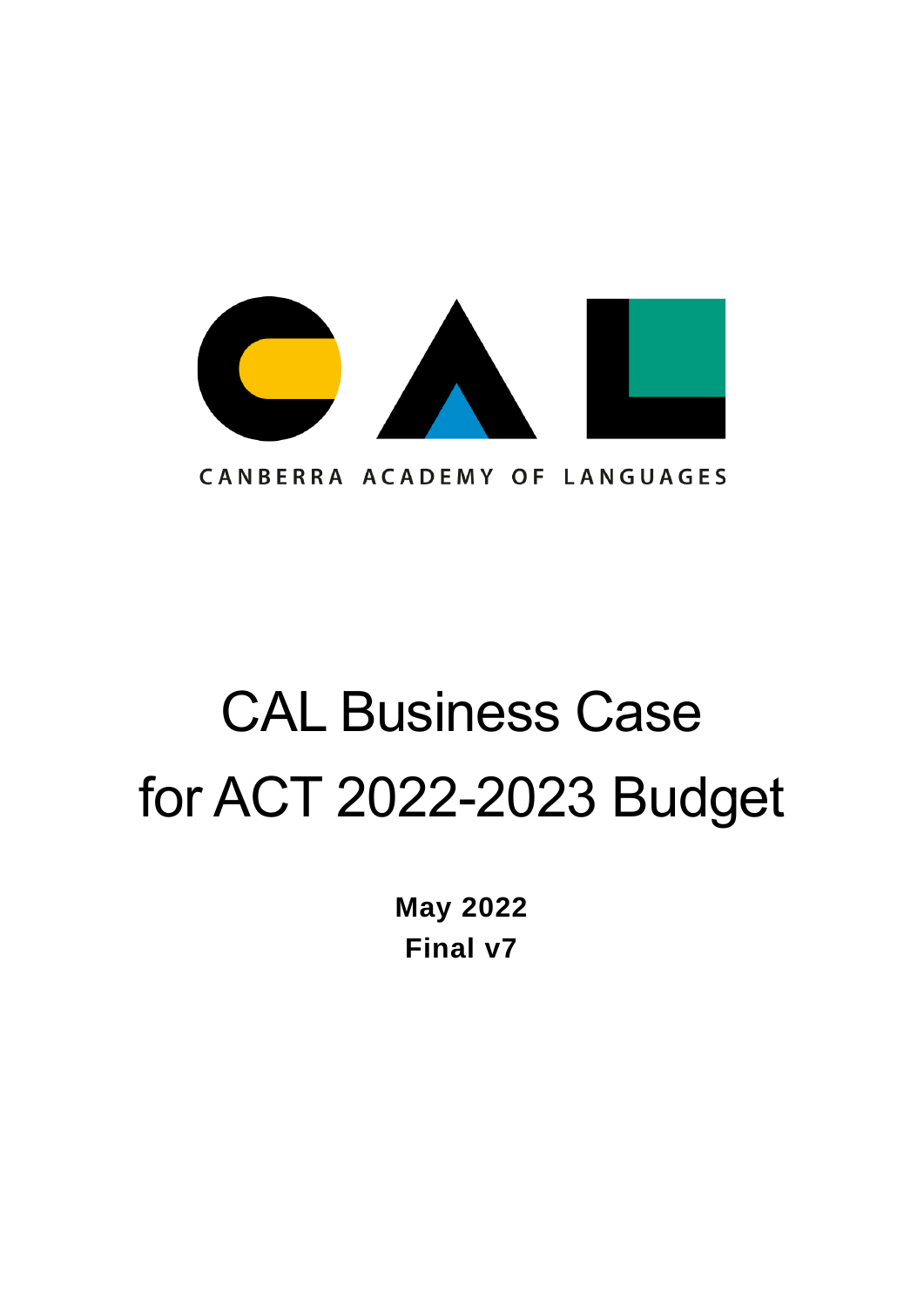# <span id="page-1-0"></span>*Executive summary*

## <span id="page-1-1"></span>**What is proposed**

This submission puts the business case for a centrally delivered, government-funded languages education strategy to supplement the ACT Education Directorate's language pathways plan. The proposal is that:

- 1. The ACT Government takes over the functions of Canberra Academy of Languages (CAL) in 2023 for the delivery of languages education programs to supplement those in schools, as set out in the section below on implementation.
- 2. The government reimburses to the convener, Frank Keighley, the amount remaining, at the time of transition (currently \$40,000 at the time of writing), of the convener's loan that he has provided as seedfunding for the establishment of CAL.

The ACT Government should assume responsibility for the operation of the CAL, to ensure equity in access to languages programs for students in all areas of the ACT. Planning and consultation should be undertaken for implementation of CAL programs by ACT Government from the start of the 2023 school year. This will provide clarity for the enrolment process with ongoing senior secondary intakes. Consultation should take place in Semester 2 of 2022, to ensure a seamless handover of CAL programs for commencement of CAL as a government-run entity in 2023.

## <span id="page-1-2"></span>**The current problem**

The ACT's provisions in languages education for the years of schooling are currently inadequate and are not delivering the results that should be expected in an educational jurisdiction with all the advantages and good reasons for languages education that exist here. Availability and retention of teachers of languages are ongoing problems. There is insufficient uptake in languages learning and proficiency outcomes are inadequate. This is implicitly recognised in the Second Action Plan for the ACT Multicultural Framework.<sup>1</sup>

Our jurisdiction is not alone in facing this problem. The [2019] NSW Curriculum Review Interim Report<sup>2</sup> states (page 93): "The Review is persuaded that a long-term objective should be to increase significantly language learning in NSW schools. Currently, Australia lags many other countries … in the number of students studying a second language. In an increasingly globalised world, intercultural and language skills will be essential to international engagement and are likely to deliver social, political and economic benefits ... There is strong evidence that language learning also increases students' understandings of their first language, improves literacy levels, and promotes a range of other cognitive skills." A study by Stephanie Clayton, University of Tasmania, found that low enrolments in languages are not caused by lack of interest, and that there are significant systemic barriers to participation in languages education in schools.<sup>3</sup>

## <span id="page-1-3"></span>**Advantages of the proposal**

The ACT is arguably best placed of all jurisdictions to take a positive step in addressing the problem identified above. This initiative will supplement the locality-based languages pathways planning and will address the substantial need for provision alongside those pathways to cater for families with special reasons to pursue the learning of languages not offered in the pathways – for example, because of family or friendship connections, or because the families have moved from a different district and have committed to the learning of a language where they came from. This solution is used in many other Australian jurisdictions.

Students who enrol with CAL are typically bilingual/multilingual or aspire to be so. Research published by Cambridge University in November 2021 shows the benefits for students who self-identify as multilingual. According to an article on the university's website<sup>4</sup>, students who self-identify as multilingual perform better at GCSE. A study of more than 800 school students concluded that young people who consider themselves 'multilingual' tend to perform better across a wide range of subjects at school, regardless of whether they are actually fluent in another language. This is a recent instance of research that shows a wide range of benefits from well-implemented language education programs.

CAL is a proven, demand driven institution, that is highly regarded in the education community in the ACT and beyond. The rationale for strong languages education provision in the ACT is further discussed below in the section on the importance of languages education.

<https://www.nswcurriculumreview.nesa.nsw.edu.au/pdfs/interimreport/chapters/NSW-Curriculum-Review-Interim-Report.pdf> <sup>3</sup> <https://onlinelibrary.wiley.com/doi/epdf/10.1111/flan.12605> and [https://theconversation.com/3-barriers-that-stop-students-](https://theconversation.com/3-barriers-that-stop-students-choosing-to-learn-a-language-in-high-school-178033)

<sup>1</sup> <https://www.communityservices.act.gov.au/multicultural/act-multicultural-framework-2015-2020>

<sup>2</sup> NSW Curriculum Review Interim Report, Professor Geoff Masters, ACER, 2019,

[choosing-to-learn-a-language-in-high-school-178033](https://theconversation.com/3-barriers-that-stop-students-choosing-to-learn-a-language-in-high-school-178033) - the article in The Conversation also includes links to other articles relevant to this.

<sup>4</sup> <https://www.cam.ac.uk/research/news/students-who-self-identify-as-multilingual-perform-better-at-gcse>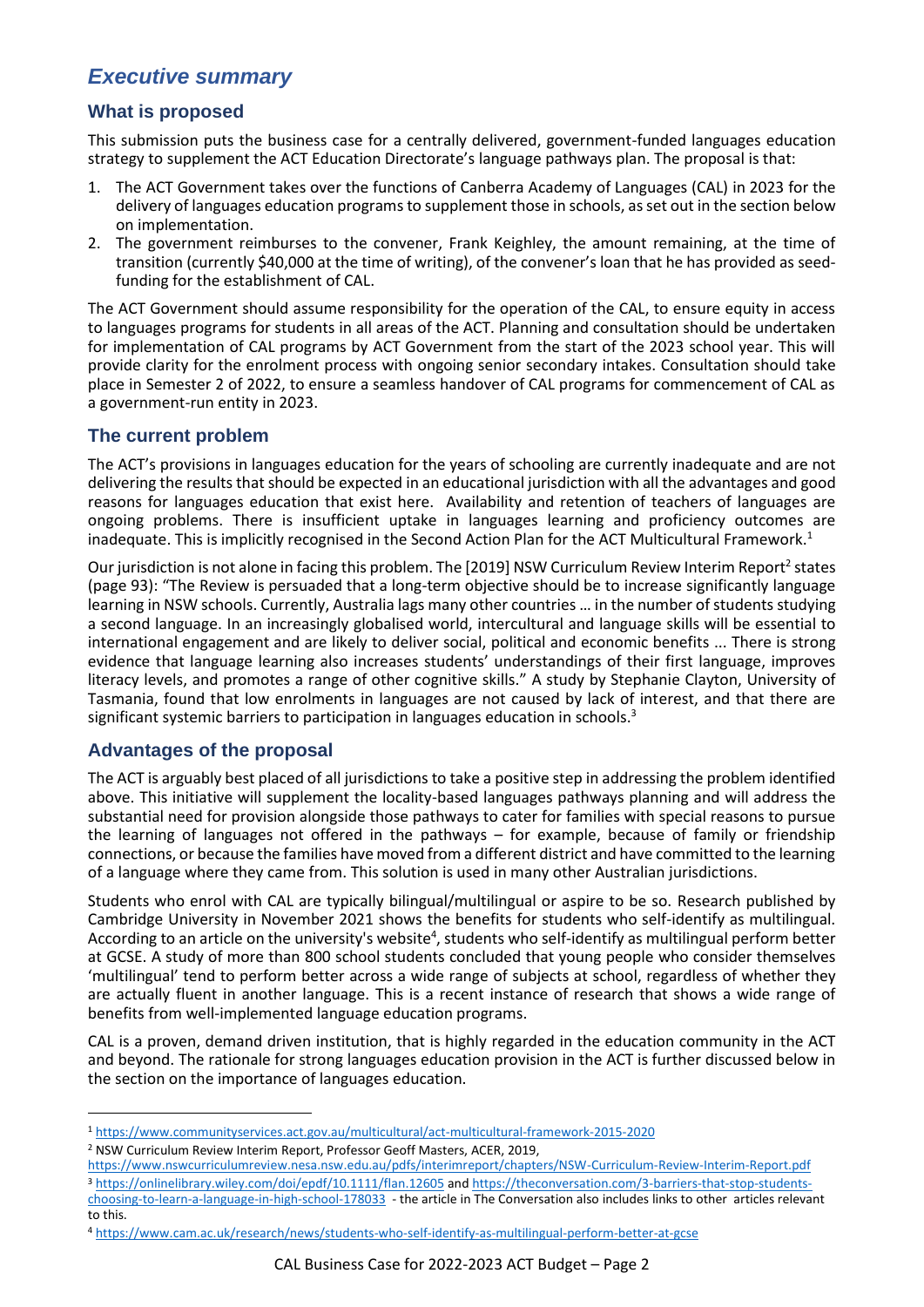# <span id="page-2-0"></span>**Table of contents**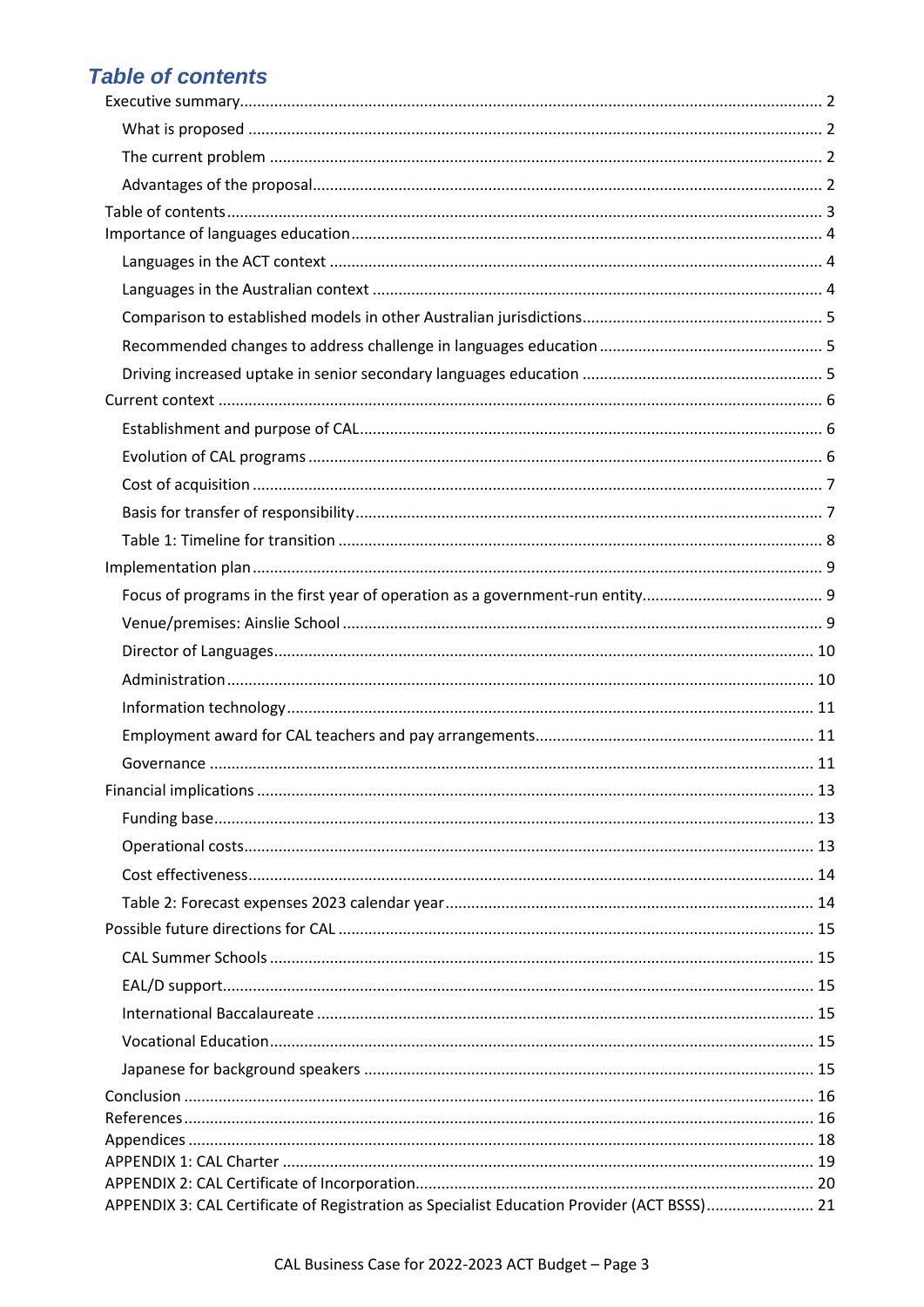# <span id="page-3-0"></span>*Importance of languages education*

## <span id="page-3-1"></span>**Languages in the ACT context**

Language education in the ACT is important for two reasons:

1. Canberra's Position as the National Capital

Of all Australian jurisdictions, the ACT should be a leader in languages learning. As the seat of national government, Canberra has a global focus. It is home to agencies that regularly deal with international matters and international representations, including the Department of Foreign Affairs and Trade; Department of Immigration and Border Protection; Department of Defence; Attorney-General's Department and the Australian Taxation Office. Embassies and other organisations such as the Delegation of the European Union are also located here. Canberra also has a [diverse multicultural demographic](http://www.censusdata.abs.gov.au/census_services/getproduct/census/2016/quickstat/CED801#cultural)<sup>5</sup> with more than one in five households where a non-English language is spoken<sup>6</sup> and, as the centre for national aboriginal policy, also has the potential to exemplify best practices in Indigenous language revival. These are important natural advantages that ought to be a central consideration in the ACT's Future of Education discussions.

2. Benefits of Languages Education

As stated in th[e Australian Curriculum: Languages rationale,](https://www.australiancurriculum.edu.au/f-10-curriculum/languages/rationale/) by learning languages, students gain:

- communication skills in the language being learnt
- an intercultural capability, and an understanding of the role of language and culture in communication
- a capability for reflection on language use and language learning.<sup>7</sup>

Learning languages provides [cognitive, social and functional benefits](http://cal.act.edu.au/index.htm#whylearn)<sup>8</sup>. Mastering communication skills in another language delivers benefits that include improved thinking skills, ability to interact more effectively with speakers of the target language and broader employment opportunities*.* 9

The Phase 2 Implementation Plan for ACT Education's **Future of Education strategy** identifies the importance of placing students at the centre, and of ensuring that the four principles, equity, access, inclusion and agency, underpin the way we support students throughout their education journey. A centrally delivered provision for languages education after school hours, complementing languages education programs in day schools, is part of ensuring that access to language learning opportunities relevant to individual students and families are available, wherever they happen to live in the ACT. $^{10}$ 

## <span id="page-3-2"></span>**Languages in the Australian context**

Australia is not just a sparsely populated English-speaking country in the Asian hemisphere; we are also a small population in a world where speakers of English as a first language comprise a diminishing proportion of the global population. These two facts alone underscore the need to develop and maintain capabilities of our people in languages other than English as a fundamental educational priority. Yet, we do not have a strong record in giving effect to the widely agreed need to do this. Since the 1960s, [completions to Year 12](https://au.educationhq.com/news/33846/foreign-concept-why-learning-a-second-language-is-vital-to-our-global-future/)  [level in languages study](https://au.educationhq.com/news/33846/foreign-concept-why-learning-a-second-language-is-vital-to-our-global-future/) by students have dropped from about 40% to just 12% nationally.<sup>11</sup>

As noted by Professor Jo Lo Bianco in his 2009 publication [Second Languages and Australian Schooling,](https://research.acer.edu.au/aer/8/) *"Australia has an impressive record of policy development and program innovation in second language education, but a relatively poor record for consistency of application and maintenance of effort... While there appears to be public appreciation of the importance of second languages, there is less appreciation of the degree of institutional commitment, levels of funding and provider change required to achieve effective language knowledge through formal education."*<sup>12</sup> In simple terms, we have a significant gap in capabilities, between our policy aspiration outcome and what our current education system achieves. This is to the detriment of, not just students in the ACT, but the Territory and national economies.

[http://www.censusdata.abs.gov.au/census\\_services/getproduct/census/2016/quickstat/CED801#cultural](http://www.censusdata.abs.gov.au/census_services/getproduct/census/2016/quickstat/CED801#cultural)

<sup>8</sup> <http://cal.act.edu.au/index.htm#whylearn>

<sup>10</sup> https://www.education.act.gov.au/our-priorities/future-of-education/whats-happening-now-implementing-phase-two <sup>11</sup> Rebecca Vukovic, Foreign concept: Why learning a second language is vital to our global future, Education HQ, 2016,

<https://au.educationhq.com/news/33846/foreign-concept-why-learning-a-second-language-is-vital-to-our-global-future/> <sup>12</sup> Professor Joseph Lo Bianco, Second Languages and Australian Schooling, ACER, 2009, available for download at

<sup>5</sup> [http://www.censusdata.abs.gov.au/census\\_services/getproduct/census/2016/quickstat/CED801#cultural](http://www.censusdata.abs.gov.au/census_services/getproduct/census/2016/quickstat/CED801#cultural)

<sup>6</sup> Australian Bureau of Statistics [note – key data from the 2021 census is planned for release in June 2022],

<sup>7</sup> Australian Curriculum: Languages[, https://www.australiancurriculum.edu.au/f-10-curriculum/languages/rationale/](https://www.australiancurriculum.edu.au/f-10-curriculum/languages/rationale/)

<sup>9</sup> Why learn languages, Canberra Academy of Languages,<http://cal.act.edu.au/index.htm#whylearn>

[https://research.acer.edu.au/aer/8/;](https://research.acer.edu.au/aer/8/) also interviewed on Radio National Breakfast, 25 October 2019 (mp3 available)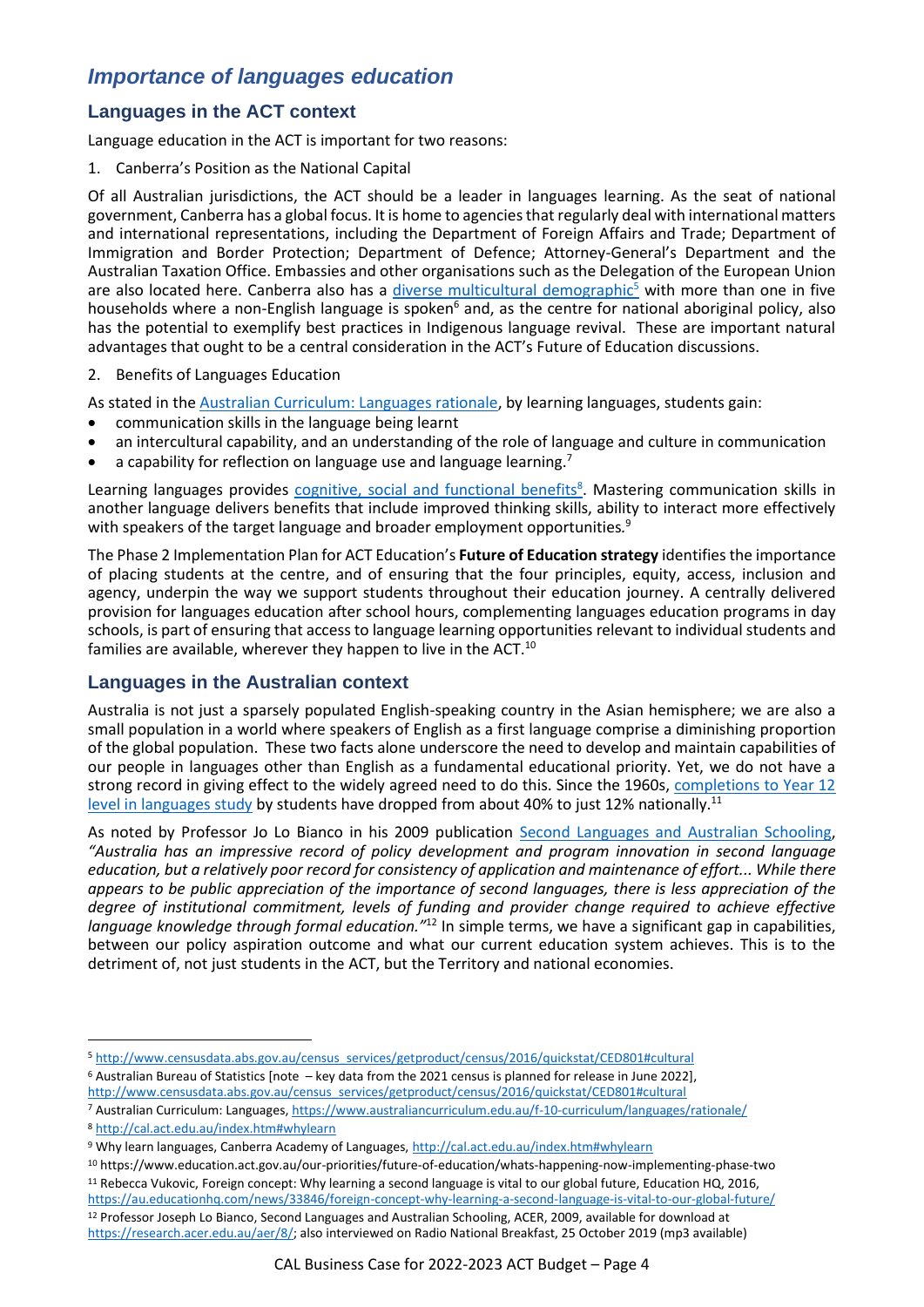## <span id="page-4-0"></span>**Comparison to established models in other Australian jurisdictions**

ACT Government should undertake responsibility for senior secondary languages programs currently run by CAL, in a way that is similar to the practice in other jurisdictions (NSW<sup>13</sup>, Victoria<sup>14</sup>, South Australia<sup>15</sup>, Northern Territory<sup>16</sup> and Queensland<sup>17</sup>) with schools of languages, languages centres and centres for distance education. The main differences in the ACT, at least initially, would be the ongoing focus on senior secondary languages education, retaining essentially the current scope of program delivery; and a transition without any capital costs in the ACT budget. Program delivery arrangements, and the venue for program delivery, would remain essentially as they are now. Outlined below are implementation plans for the proposal in the first year. For the longer term, see the next section about possible future directions.

## <span id="page-4-1"></span>**Recommended changes to address challenge in languages education**

The broader setting of the Canberra region offers both the scale and scope to form viable groups that cannot be sustained in a single locality. The Canberra Academy of Languages was established to do this. It complements provisions for language learning available through schools and through other providers such as ANU's Extension program and the Australian School of Contemporary Chinese.

Ensuring succession planning and continuity of CAL programs will:

- ensure greater equity of access to languages programs in the long term for ACT students in Years 11-12
- offer economies of scale, leading to enrolment numbers that improve retention in languages education and reduce the prevalence of composite classes and enhance the quality of program delivery
- help meet ACT Government commitments, such as Priority Action 22 in the ACT Multicultural Framework Second Action Plan, in a highly cost-effective way, building on current initiatives
- address the aspirations of a significant constituency in the Canberra community
- improve teacher recruitment and retention in languages
- provide an additional avenue for University of Canberra language student teacher placements
- promote excellence in education and benefit from the unique resources of the national capital.

Provision of a central government run facility with good access for all, complementing existing programs in schools and colleges, is important in addressing the need to build capacity in our community for global connections and multicultural inclusion.

#### <span id="page-4-2"></span>**Driving increased uptake in senior secondary languages education**

By providing a central delivery option alongside existing school-based languages education programs, CAL ensures that there is an avenue for language learning that complements the work by schools. This enables students to access programs without restrictions related to where they live within the ACT. It supplements established programs that include sequences of study programs that have been set up in school districts under the language pathways concept. These school-based provisions are valuable, but it is not possible, within constraints of staffing budgets, for every school to offer a wide range of language learning choices. It is also not always viable for a program to exist in a continuing pathway beyond the high school years in some school districts, because there is generally some attrition in enrolments by the time students are transitioning to secondary college, and the numbers are no longer viable to justify the staffing cost of running a program for Years 11 and 12. CAL's programs enable a solution to these issues for families and schools, without replacing existing viable programs in schools. For the same reasons, similar models exist in Adelaide, Melbourne, Sydney, Darwin, Alice Springs, Cairns and Rockhampton.

Another vital strategy to foster uptake in languages education is recruitment and retention of skilled teachers of languages. CAL offers an additional employment avenue for teachers, which can contribute to the viability and attractiveness of language teaching as a professional pathway. It can also potentially enhance opportunities for student teacher placements by the University of Canberra, which is the main local centre for preparation of teachers in language teaching method<sup>18</sup> (as distinct from acquisition of communicative competence in languages, which is a focus of the Australian National University).

<sup>13</sup> <https://nswschoollang.schools.nsw.gov.au/>and <https://sclanguages.schools.nsw.gov.au/>

<sup>14</sup> <https://www.vsl.vic.edu.au/>

<sup>15</sup> <https://schooloflanguages.sa.edu.au/> and <https://www.openaccess.edu.au/>

<sup>16</sup> <https://ntschools-dedlcl.libguides.com/dlc> and <https://www.alicespringslanguagecentre.com/>

<sup>17</sup> <https://capricorniasde.eq.edu.au/> and <https://cairnssde.eq.edu.au/>

<sup>18</sup> <https://www.canberra.edu.au/campaign/tesol> and <https://www.canberra.edu.au/course/EDG301/1/2022>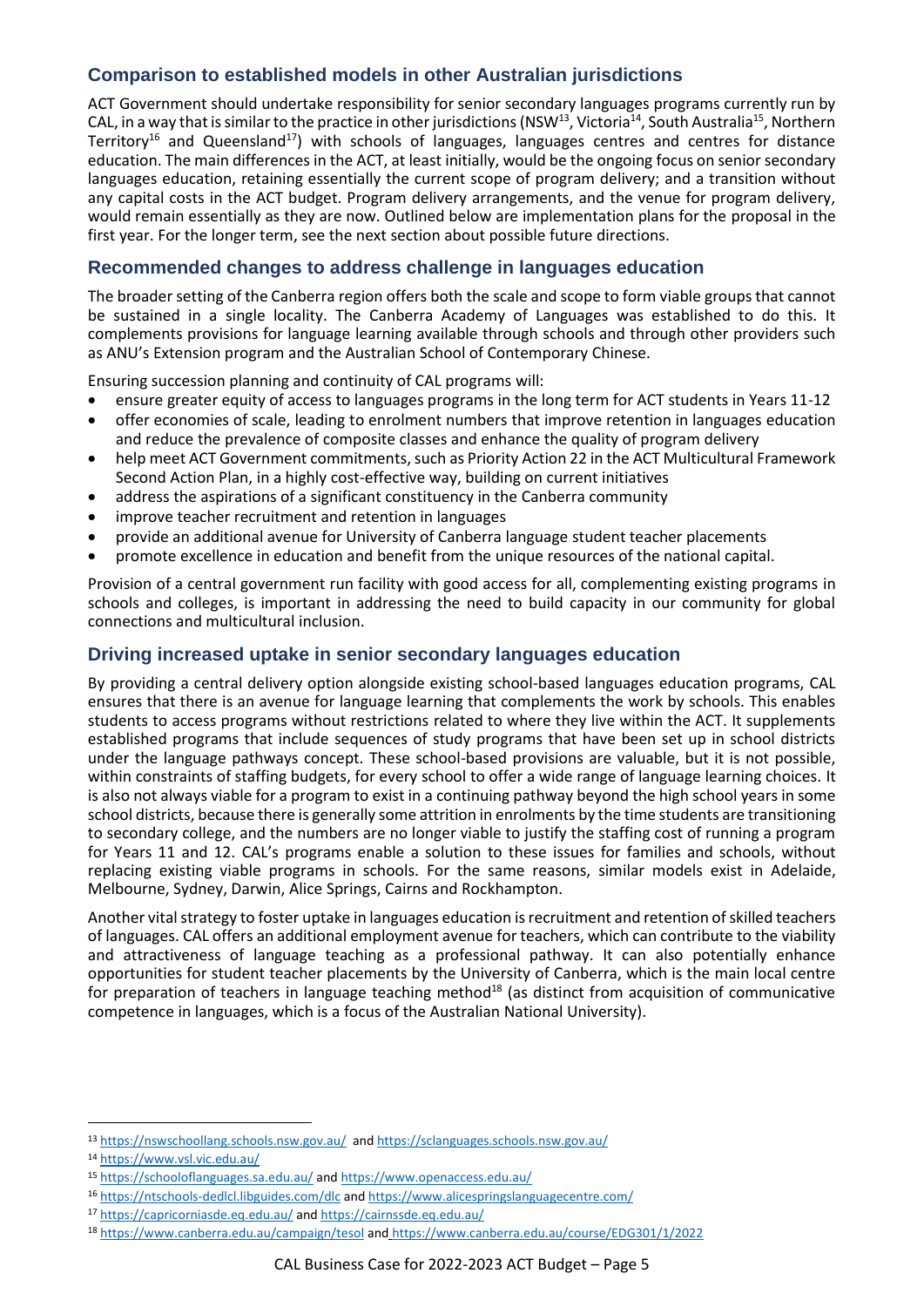## <span id="page-5-0"></span>*Current context*

#### <span id="page-5-1"></span>**Establishment and purpose of CAL**

Established in 2016, CAL expands opportunities for language learning in the Canberra region. Year 11-12 students and early access students (high school students commencing selected senior secondary subjects early and who have school endorsement and the Board of Senior Secondary Studies (BSSS) approval) can study their chosen languages where these courses are not available through their schools or other providers. CAL's purpose is to complement, not replace, existing viable language learning programs in schools, and to enable students to consolidate and improve their proficiency in a language other than English. CAL courses lead to unit credits for the ACT Senior Secondary Certificate. Scores can contribute to students' Australian Tertiary Admission Rank (ATAR) if the scores are among their best four course scores.

#### <span id="page-5-2"></span>**Evolution of CAL programs**

With CAL now in its sixth year of operation, ourstudent enrolment numbers have increased from two in 2017 to 68 at the start of Term 2 this year. The number of languages taught has increased from one in 2017 to six in 2022. Languages currently taught are French, German, Japanese, Korean, Spanish and Tamil.

CAL's students and their families are strongly committed to the study of languages. Commencing the 2022 school year, we had students enrolled from 19 schools – 11 government and 8 non-government schools. There is an increasingly large number of stakeholders in the ACT community with an interest in the long-term continuation of these programs. For some colleges, CAL is now the main provider of languages.

**At a glance – students, schools, languages:**

2017: 2 students, 2 schools, 1 language

2018: 5 students, 4 schools, 1 language

2019: 9 students, 6 schools (incl. CIT), 2 languages

2020: 21 students, 12 schools, 4 languages

2021: 32 students, 13 schools, 5 languages

2022: 68 students, 19 schools, 6 languages



We are now teaching more than half of the possible ten languages that we may currently offer under the ACT senior secondary curriculum. CAL may run teaching programs in one or more additional languages in 2023. Other languages under consideration are Arabic, Hindi, Indonesian, and Italian. CAL does not offer Chinese, as there is already an established, registered provider for this, and under our charter (Appendix 1), we undertake to complement existing provisions for language learning in the ACT.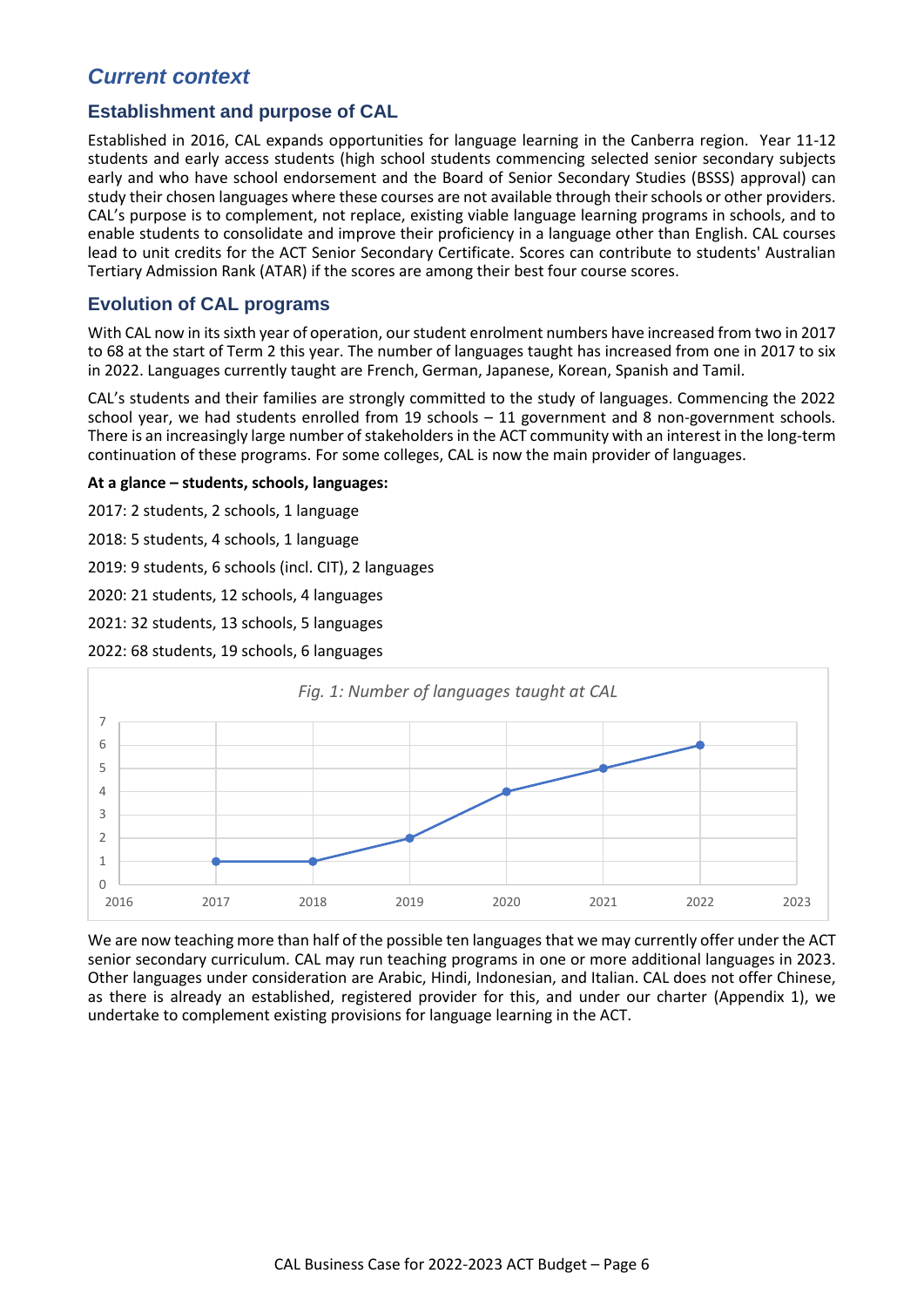



## <span id="page-6-0"></span>**Cost of acquisition**

It is proposed that the cost of acquisition would equate to the Convener's loan at the time of the changeover. At the current time, the amount of the Convener's loan stands at \$40,000. Depending on the number of student enrolments, the number of classes and the effect on income and expenditure, the amount of this loan may vary between now and the time of transfer of responsibility.

## <span id="page-6-1"></span>**Basis for transfer of responsibility**

A memorandum of understanding would provide the planning foundation for the transfer of responsibility. Points to be addressed in the memorandum would include the following:

- Governance, policies, and program delivery after transition
- Charter (the current version attached at Appendix 1)
- Prioritising purposeful use of the target language in the delivered programs
- Scope of curriculum
- Continuity of provision for families with students currently enrolled
- Reimbursement of the Convener's loan
- Management of arrangements for composite classes
- Online presence during and after transition (administrative and resources websites and social media)
- Award under which teachers would be paid after transition and provisions specific to the context
- Handover arrangements.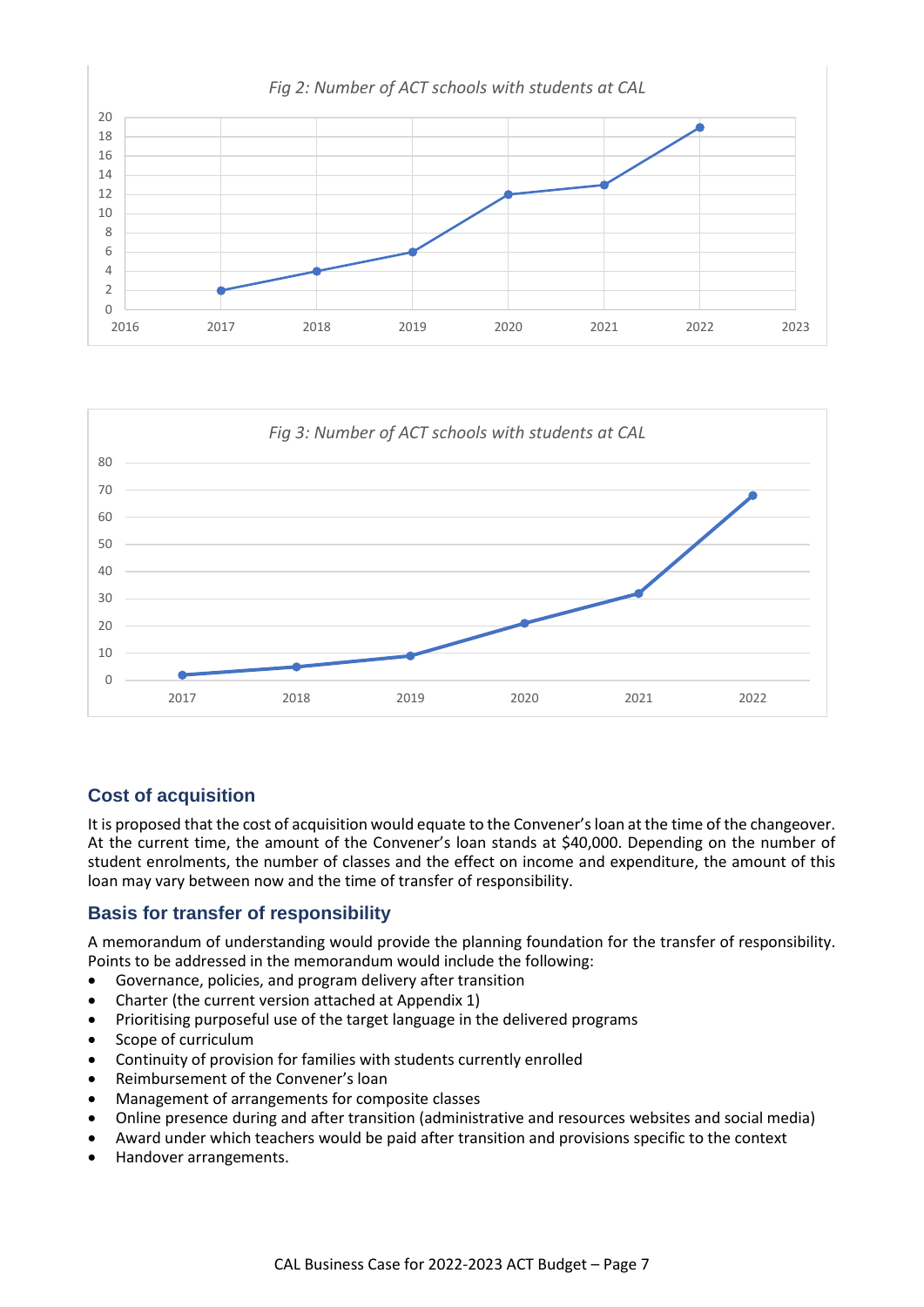## <span id="page-7-0"></span>**Table 1: Timeline for transition**

| <b>Time frame</b> | Event/action                        | <b>Action by</b>                              |  |  |
|-------------------|-------------------------------------|-----------------------------------------------|--|--|
| April 2022        | Draft budget case prepared          | CAL Convener, CAL Advisory Panel, CAL         |  |  |
|                   |                                     | reference group, Ainslie School Principal     |  |  |
| April-May 2022    | Consultation with stakeholders      | CAL Convener, CAL Advisory Panel, CAL staff,  |  |  |
|                   |                                     | selected school principals including Ainslie  |  |  |
|                   |                                     | School Principal, Education Directorate       |  |  |
|                   |                                     | Strategic Finance, CAL community, Canberra    |  |  |
|                   |                                     | Languages Network (CLN)                       |  |  |
| On or before 27   | CAL business case submitted         | <b>CAL Convener</b>                           |  |  |
| May 2022          |                                     |                                               |  |  |
| <b>June 2022</b>  | Preview of handover information, in | CAL Convener, CAL Advisory Panel, ACT         |  |  |
|                   | principle agreement on a            | <b>Education Directorate</b>                  |  |  |
|                   | memorandum of understanding         |                                               |  |  |
| August 2022       | Budget decision on the proposal     | <b>ACT Chief Minister/Treasurer</b>           |  |  |
| August 2022       | Planning for CAL Information        | CAL Convener, Ainslie School Principal,       |  |  |
|                   | Evening                             | Ainslie School Deputy Principal, CAL Director |  |  |
|                   |                                     | of Studies, CAL Registrar                     |  |  |
| Thursday 22       | <b>CAL Information Evening</b>      | CAL Convener, Ainslie School Principal,       |  |  |
| September 2022    | (Week 10 of Term 3 in the 2022      | Ainslie School Deputy Principal, CAL Director |  |  |
|                   | school year)                        | of Studies, CAL Registrar                     |  |  |
| October-          | Enrolment processing - enrolment    | CAL Convener, CAL Registrar, CAL Director of  |  |  |
| December 2022     | forms, language eligibility forms   | <b>Studies</b>                                |  |  |
| Tuesday 13        | CAL End of Year Ceremony (final     | CAL Convener, Ainslie School Principal, CAL   |  |  |
| December 2022     | week of the 2022 school year)       | Director of Studies, CAL Registrar, invited   |  |  |
|                   |                                     | speaker(s)                                    |  |  |
| January 2023      | <b>CAL Summer School</b>            | <b>CAL teachers</b>                           |  |  |
| February 2023     | CAL Registration Evening (Week 1 of | CAL Convener, Ainslie School Principal,       |  |  |
|                   | the 2023 school year)               | Ainslie School Deputy Principal, CAL Director |  |  |
|                   |                                     | of Languages, CAL Administration Officer      |  |  |
| February 2023     | Commencement of CAL classes         | CAL Director of Languages, CAL                |  |  |
|                   | (Week 2 of the 2023 school year)    | Administration Officer, CAL class teachers    |  |  |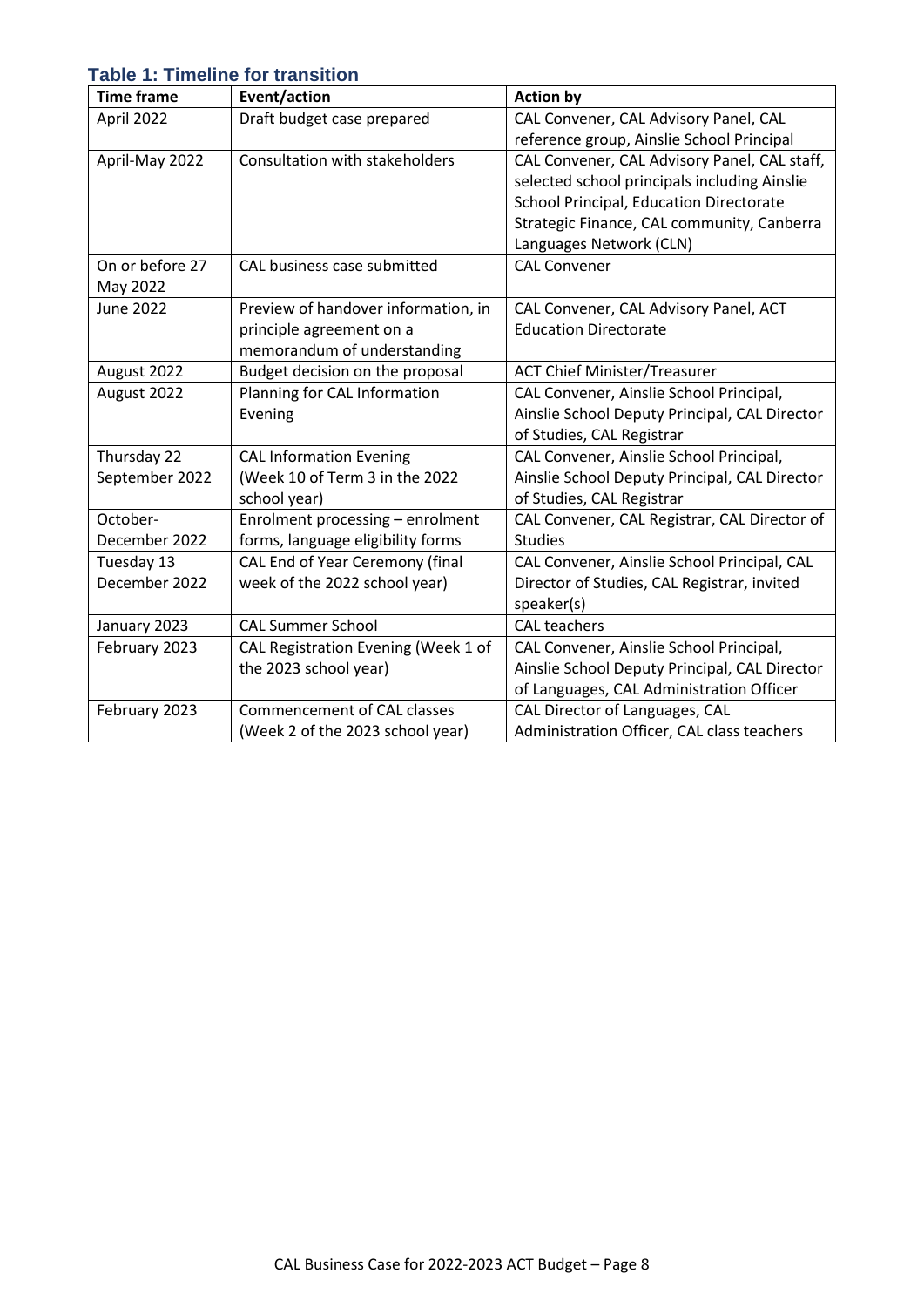# <span id="page-8-0"></span>*Implementation plan*

#### <span id="page-8-1"></span>**Focus of programs in the first year of operation as a government-run entity**

The focus of delivery in the first year of operation as a government-run entity would be the senior secondary language learning programs to supplement those available in colleges, implementing the model and systems now in place with the Canberra Academy of Languages (CAL). CAL programs would continue to be delivered after school hours, so that students' access to them is not affected by individual school timetables. There would be a transition of responsibility, where CAL becomes the entity through which the ACT Education Directorate provides a supplementary, cross-sectoral, languages education delivery mode, to supplement programs provided by schools.

Languages to be taught in 2023 would include those currently taught by CAL in 2022 (French, German, Japanese, Korean, Spanish and Tamil), as well as any additional senior secondary courses in languages identified through this year's subject selection process for 2023. Possible additional languages for 2023 are Arabic, Hindi, Indonesian, and Italian.

Inclusion of programs for the high school years (Years 7 to 10), and for primary years, could follow in the future. All interstate equivalents of CAL encompass primary and secondary schooling.



#### <span id="page-8-2"></span>**Venue/premises: Ainslie School**

Our current venue, Ainslie School, should remain the venue for CAL programs. The school's location at 33 Donaldson Street Braddon is ideal logistically for centrally delivered programs within ACT, with its close proximity to light rail and the City Bus Interchange (Fig. 4). There is a well-established partnership with the school's principal and staff team, resulting in benefits on both sides, and well-established procedures and communication processes for CAL's operations within the premises. Continuation of program delivery on two or at most three evenings at a single venue is recommended. This maximises opportunities for collaborative practices and reciprocal support among CAL teachers.

Benefits to CAL:

- Central location
- Proximity to public transport light rail, bus interchange
- Opportunities for collaborative practice with programs in a range of languages co-located at one site
- Professional connections with staff and leadership team at Ainslie School
- Establishment of systems and facilities in one stable long-term location.

Benefits to Ainslie School:

- Collaboration in relation to languages, particularly for the school in engaging with students' home languages
- Provision of additional systems and facilities such as plasma display, SMART Board, copy printer, CAL wireless broadband
- Enhanced security with occupancy on two to three evenings each week
- Networking in the languages and EAL/D space.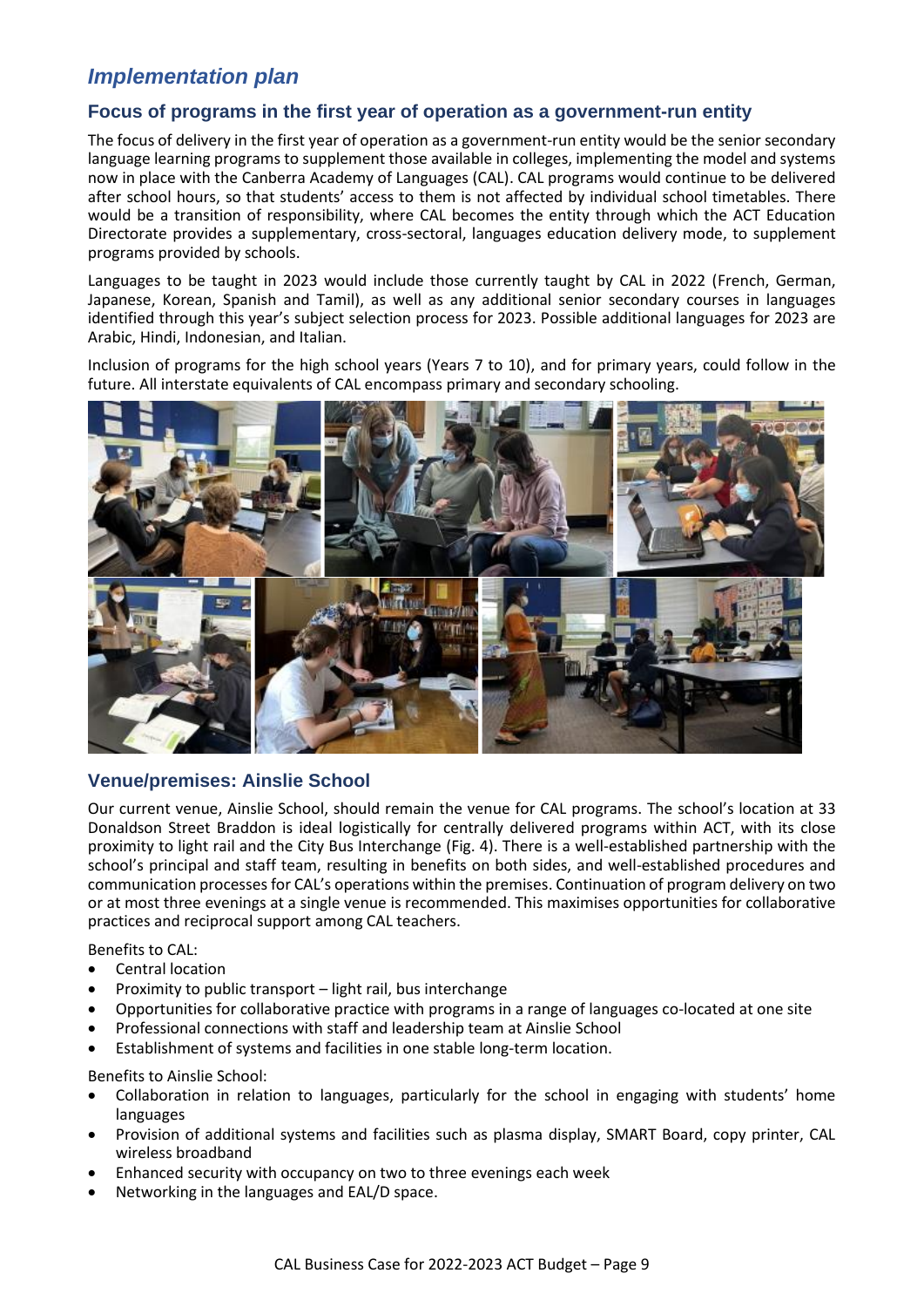

*Figure 4: Proximity of Ainslie School to transport services.*

## <span id="page-9-0"></span>**Director of Languages**

A Director of Languages would coordinate CAL programs. This role, and others listed below, would be funded by government from the range of funding sources selected during the transition phase. This role should at least equate to a deputy principal role. It may encompass languages coordination for P-12, or it may encompass only senior secondary languages studies or secondary languages studies. If the latter, it would include responsibility for Year 9-10 students participating under BSSS Early Access, as well as students in Years 11-12.

It would also encompass:

- curriculum and assessment planning and coordination
- moderation
- scaling of unit scores
- communications with BSSS Certification Team
- communications with CAL class teachers
- liaison with Ainslie School principal
- planning and implementation of CAL events such as information evenings, parent interviews and end of year ceremony
- communication with day schools
- processing of mid-semester and semester reports
- financial planning
- coordination, in consultation with the CAL Advisory Panel and CAL staff, of material for the CAL administrative and resources websites
- maintenance of the CAL Facebook and Twitter presence, supported by web services provider.

## <span id="page-9-1"></span>**Administration**

There will need to be an administrative officer, who should be on site from mid-afternoon until after commencement of CAL teaching programs in the evening. This officer would have responsibilities that include: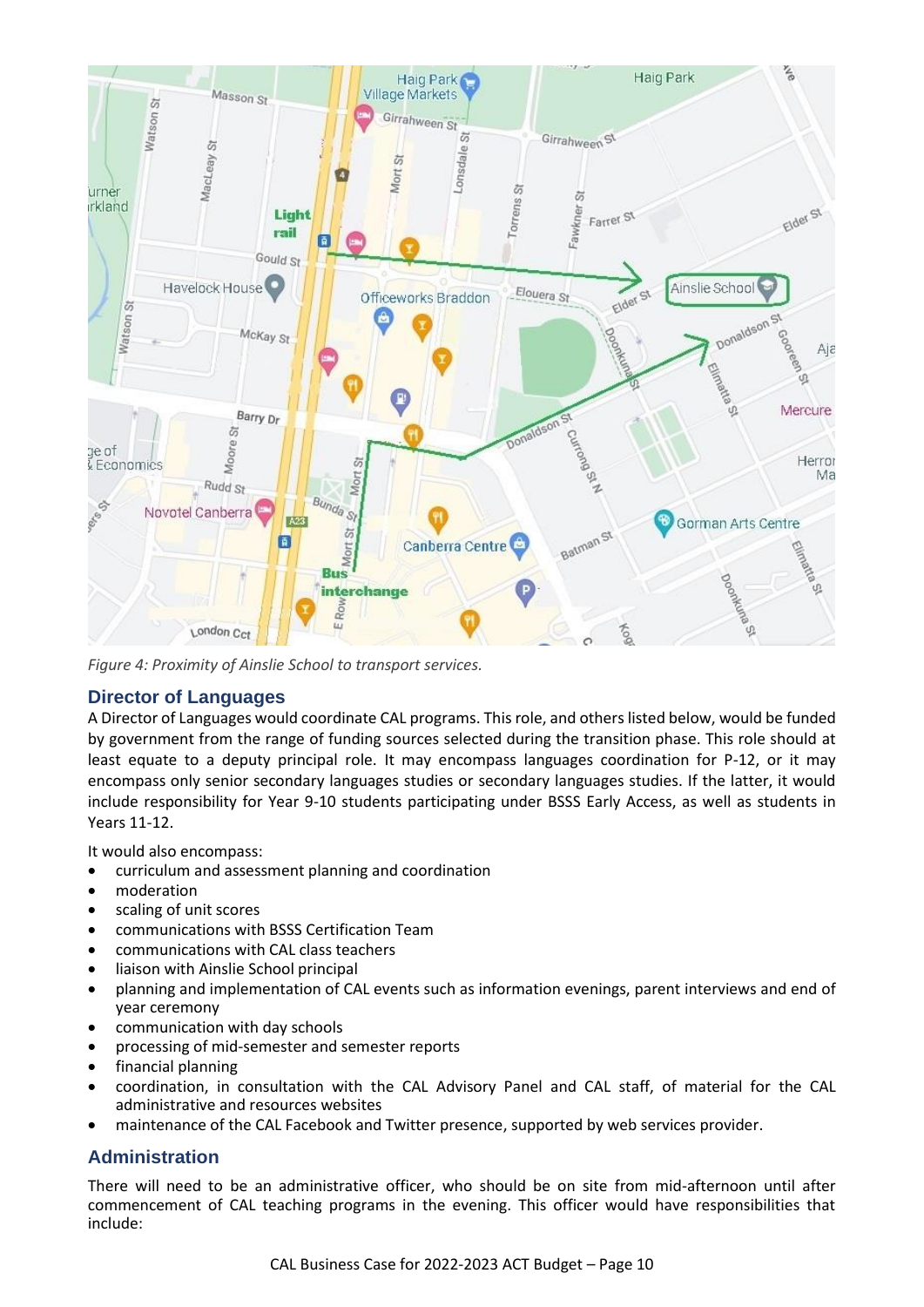- processing enquiries and enrolments
- invoicing and receipting
- induction of new CAL students
- creating and maintaining enrolment records
- managing documentation including CAL enrolment forms and BSSS language eligibility forms
- following up incomplete forms, particularly the day school endorsement section of the CAL enrolment forms and the declaration section of the BSSS language eligibility forms
- data entry on the BSSS ACS database.

This officer may have responsibility, as well, for tracking and reporting on CAL financial transactions, including CAL staff pay events, and completing Single Touch Payroll processes, as well as maintaining regular communication with the Director of Languages so that pay hours accurately reflect staff commitments during each pay period.

## <span id="page-10-0"></span>**Information technology**

An information technology officer (ITO) will provide IT support to the broader school as well as to CAL. The ITO would be responsible for:

- enabling student and staff access to information technology resources, including CAL students and staff
- wireless networking, including the mobile broadband and associated wi-fi mesh system that CAL will set up during Term 2 2022
- display systems, including the CAL plasma screen; the CAL Smart Board
- printing, scanning and copying systems, including the CAL Fuji Xerox copy printer.

Because CAL programs will continue to run after school hours, these systems and devices will also be available for Ainslie School staff to use throughout the school day. The wireless networking system is a useful addition to the standard "ONE" wireless network, particularly for CAL students from non-government schools, who cannot access the ONE network.

## <span id="page-10-1"></span>**Employment award for CAL teachers and pay arrangements**

While the non-teaching positions could come under existing employment arrangements for administrative staff members in schools, CAL teaching positions should continue to use the Education Services (Teaching) award<sup>19</sup>, which is the national award currently used for CAL teachers. Under recent changes to the rules for small employers, CAL is required to notify pay transactions to the Australian Taxation Office through the Single Touch Payroll system (STP). We have implemented this through one of the designated no-cost STP providers for small organisations. During handover, we can provide a briefing on the process that we currently use, if this is of interest.

Recruitment and ongoing staffing arrangements, at least for CAL teaching staff, should be maintained as they are now, using the national award. Teachers who also work in a day school will go through the normal process in applying for approval for a second job (work outside the service as it is called in the current ACT Government application form). The process is also in place for teachers who teach at the ANU Extension program. This ensures that teachers who work full-time in schools can be considered for teaching roles with CAL. Without this flexibility, staffing of CAL programs is at high risk, both in terms of attraction and retention.

#### <span id="page-10-2"></span>**Governance**

It is proposed that CAL becomes an educational unit attached for administrative purposes to Ainslie School. There are existing arrangements within ACT education that are not dissimilar, including the Erindale Leisure Centre, which is managed by Erindale College, but which also has its own website<sup>20</sup> and Facebook page<sup>21</sup>, and has operational hours outside the normal school/college day. Introductory English Centres<sup>22</sup> also are similar in terms of student catchment being outside the Priority Enrolment Areas of the school that administers them, but they differ from CAL because they operate during standard school hours.

CAL should retain present arrangements as far as possible in the way it currently operates with programs, interacts with students' day schools, and projects to the community. This would include maintaining CAL's administrative and resources websites and ensuring continuing involvement of the CAL Advisory Panel. We recommend that one to two members of CAL Advisory Panel be appointed ex officio to the Ainslie School Board, and that two members of the Ainslie School Board (one being the Principal or Deputy Principal) be

<sup>19</sup> https://www.fairwork.gov.au/employment-conditions/awards/awards-summary/ma000077-summary

<sup>20</sup> http://www.activelc.com.au/

<sup>21</sup> https://www.facebook.com/ActiveLeisureCentre/

<sup>&</sup>lt;sup>22</sup> https://www.education.act.gov.au/public-school-life/public-schools-in-the-act/introductory\_english\_centres\_act\_government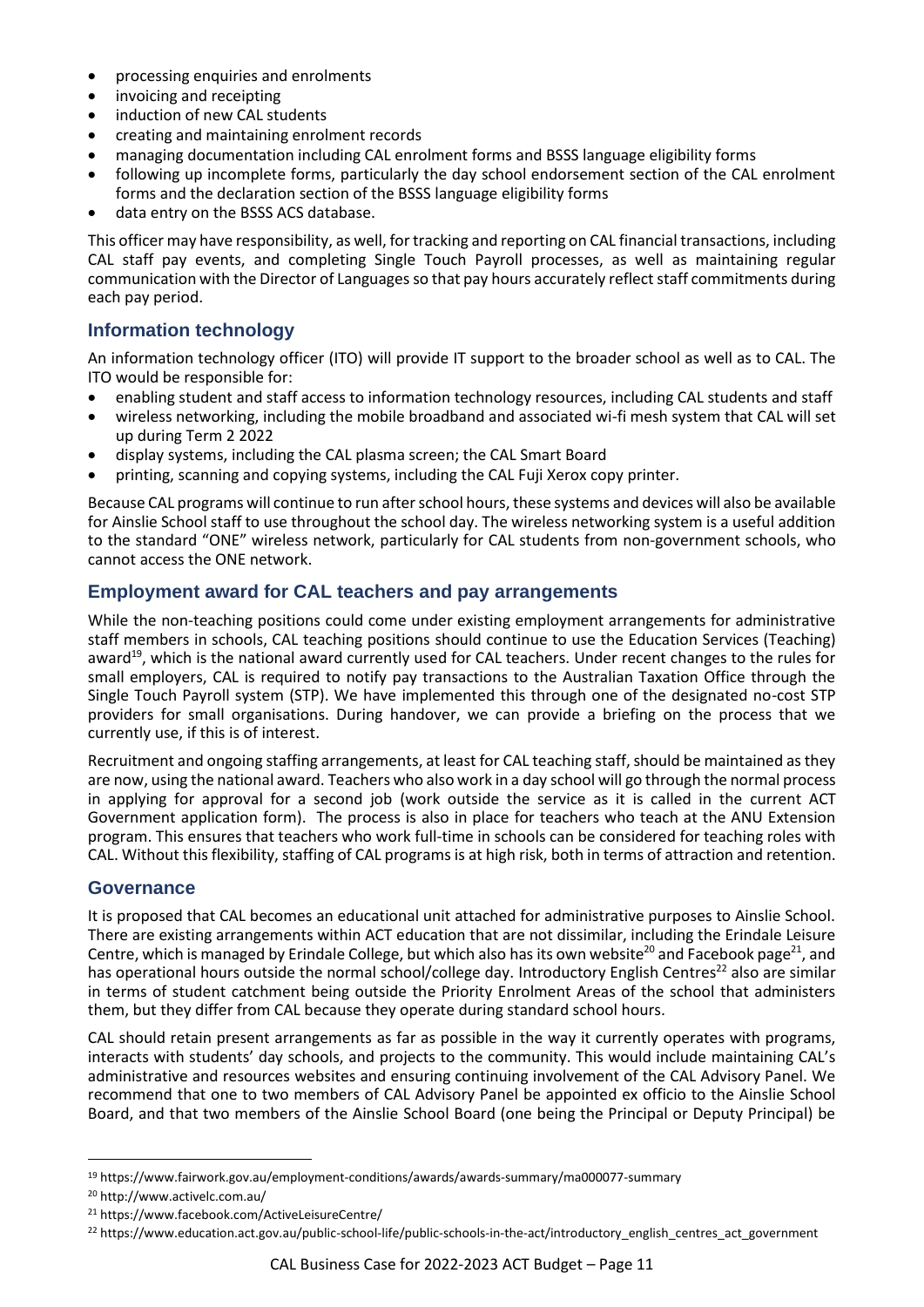appointed ex officio to the CAL Advisory Panel. The current CAL Convener would be available to chair the CAL Advisory Panel for at least one year from the time of handover.

CAL should continue as a member of the Australian Network of Government Language Schools (ANGLS). This network is a valuable source of insights on common areas of interest for its members. The other participants include the Schools of Languages in NSW, Victoria and South Australia; the Language(s) Centres in the Northern Territory; and the Distance Education Centres in Rockhampton and Cairns; as well as the Open Access College in Adelaide (which is essentially a distance education centre). These organisations have student enrolments ranging from several hundred to several thousand each. In 2019, CAL hosted the ANGLS Conference in Canberra. In 2020, the Darwin Languages Centre hosted the conference online, and in 2021, the SA School of Languages hosted the conference online. Ainslie School Principal, Wendy Cave, participated in part of the 2021 conference.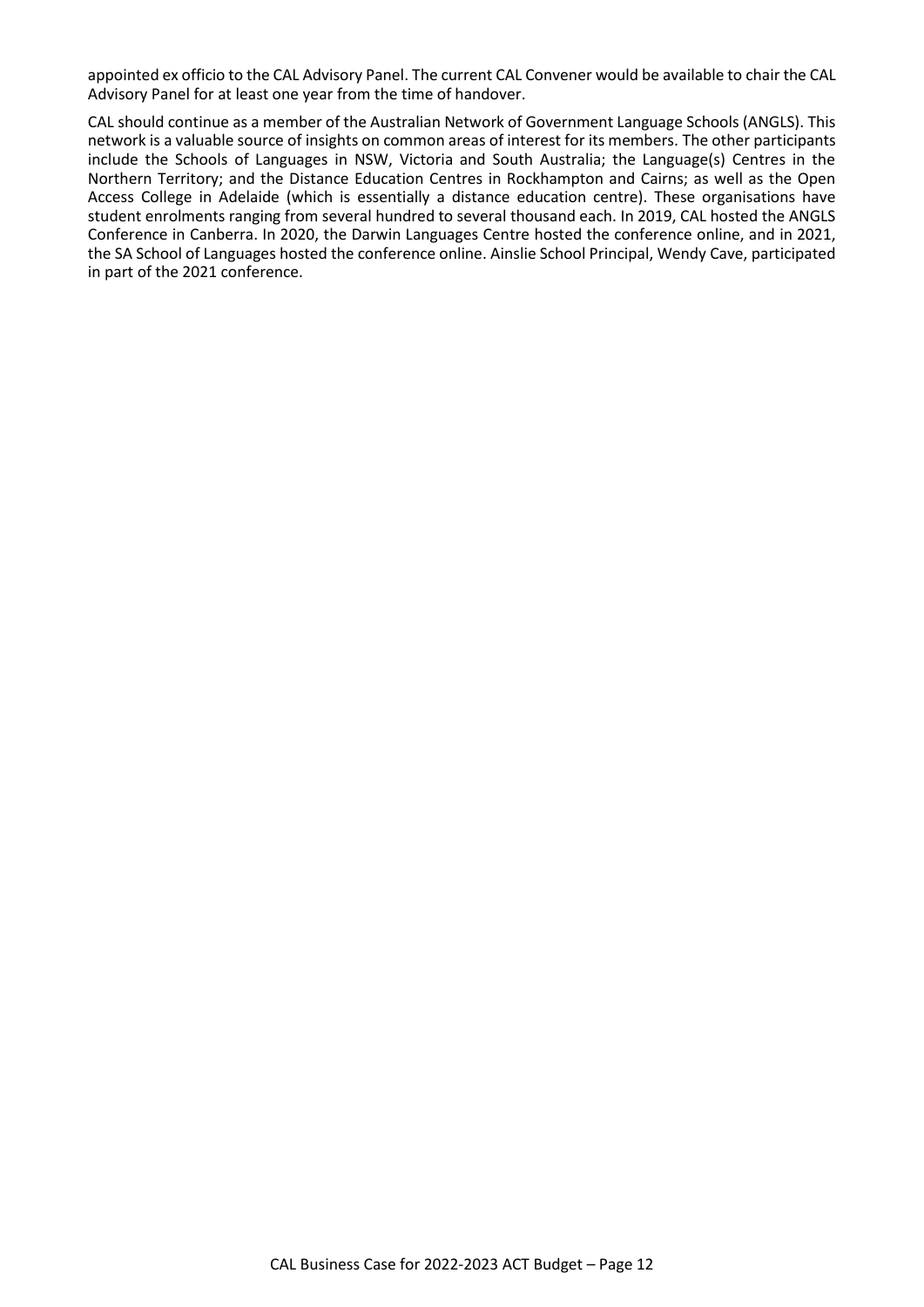# <span id="page-12-0"></span>*Financial implications*

## <span id="page-12-1"></span>**Funding base**

Currently, all operational costs for CAL are derived from student enrolment fees, which are sponsored either by their schools or their families. As of 2022, about half are sponsored by their schools and about half are sponsored by their families.

For schools, it can be beneficial to refer students to CAL when there are insufficient students to form a class, or when a teacher cannot be recruited at the school level. The recruitment issue is sometimes about the portion of a full-time teaching role that a school can offer. Even if a school is prepared to cross-subsidise within its staffing arrangements to form a small class for a particular language, there is no certainty that a teacher will accept a 0.2 position, given that it does not provide the teacher with a living wage; and the teacher's other teaching subject areas may not be relevant to the requirement of the school. Even if a teacher initially accepts a part-time teaching role, there is no guarantee of teacher retention, if another employer offers that teacher a full-time job (either inside or outside of education). These kinds of situations continually confront schools when they are making decisions about staffing for languages programs.

One of the insights from the 2021 ANGLS Conference relates to enrolment fees and funding models. Funding models for equivalent organisations in Australia vary considerably. Enrolment in most centres is largely subsidised by state or territory governments, with a contribution being required from participating families orschools. Some centres differentiate based on the stage of schooling (more for senior secondary), and some differentiate according to the student's day school sector (government/non-government). At least one centre has a higher fee for International Baccalaureate (IB) programs (some or most of the others may not offer IB).

An important consideration for ACT Government in determining a schedule of enrolment fees will be access and equity. Without government funding, it is not currently possible to address the affordability of access in a way that would make programs available to everyone who is interested. Looking at what is done interstate, it is evident that most centres have heavily subsidised enrolment fees. The level of subsidy will be a matter for government to decide if it elects to take on responsibility for CAL programs.

## <span id="page-12-2"></span>**Operational costs**

CAL receives no government funding, so enrolment fees and loans by the Convener are used to cover the cost of program delivery. These costs include teacher salaries, venue hire, public liability and workers' compensation insurance, teaching resources, and online services such as web hosting. The true cost of some of these is not reflected in the figures shown in the CAL financial statements for the 2021 financial year, not only because of the increased scale of CAL's operations since then, but also because of the extensive volunteering input for some key roles, which are recompensed via honoraria. Honoraria in no way reflect the value of the work, and this will need to change in arriving at a sustainable model for the future. Only the class teachers and Director of Studies are currently recompensed through a recognised employment award. Other leadership and administrative roles, such as those listed above, will need to be considered as professional input costs in a sustainable model for a long-term future. Some expenses that would normally be included in operational costs, such as most of the stationery costs, were funded by the convener and will have to be considered as part of an ongoing operational model for CAL. It should also be noted that the figures in the financial statements lodged with Access Canberra for the 2021 financial year are for the interval from July 2020 to June 2021, so they will be superseded by another set of figures in a short time from now.

Estimates for CAL's operational expenses for the 2023 school year are shown below. These are based on conservative predictions about increases in enrolment numbers, well below the overall trend from the first six years of operation (the trend showed exponential growth, with enrolment numbers doubling each year, on average – see the section above on the evolving context of CAL programs). The figures are also based on a split class in Japanese for beginning and continuing levels, as this is predicted to be the largest group again next year. Another assumption used in arriving at the estimates is that the national Education Services (Teaching)<sup>23</sup> award is used in calculating teacher salaries, on a casual sessional basis, with allowances for program management and for occasions when there is an increased workload, such as the four assessment tasks each semester. Other salary figures below are based on the ACT Education Teaching Staff Agreement, the Administrative and Related Classifications Enterprise Agreement, and the Technical and Other Professional Enterprise Agreement, accessed via the ACTPS Employment Portal.<sup>24</sup>

<sup>23</sup> <https://awardviewer.fwo.gov.au/award/show/MA000077>

<sup>24</sup> <https://www.cmtedd.act.gov.au/employment-framework/for-employees/agreements>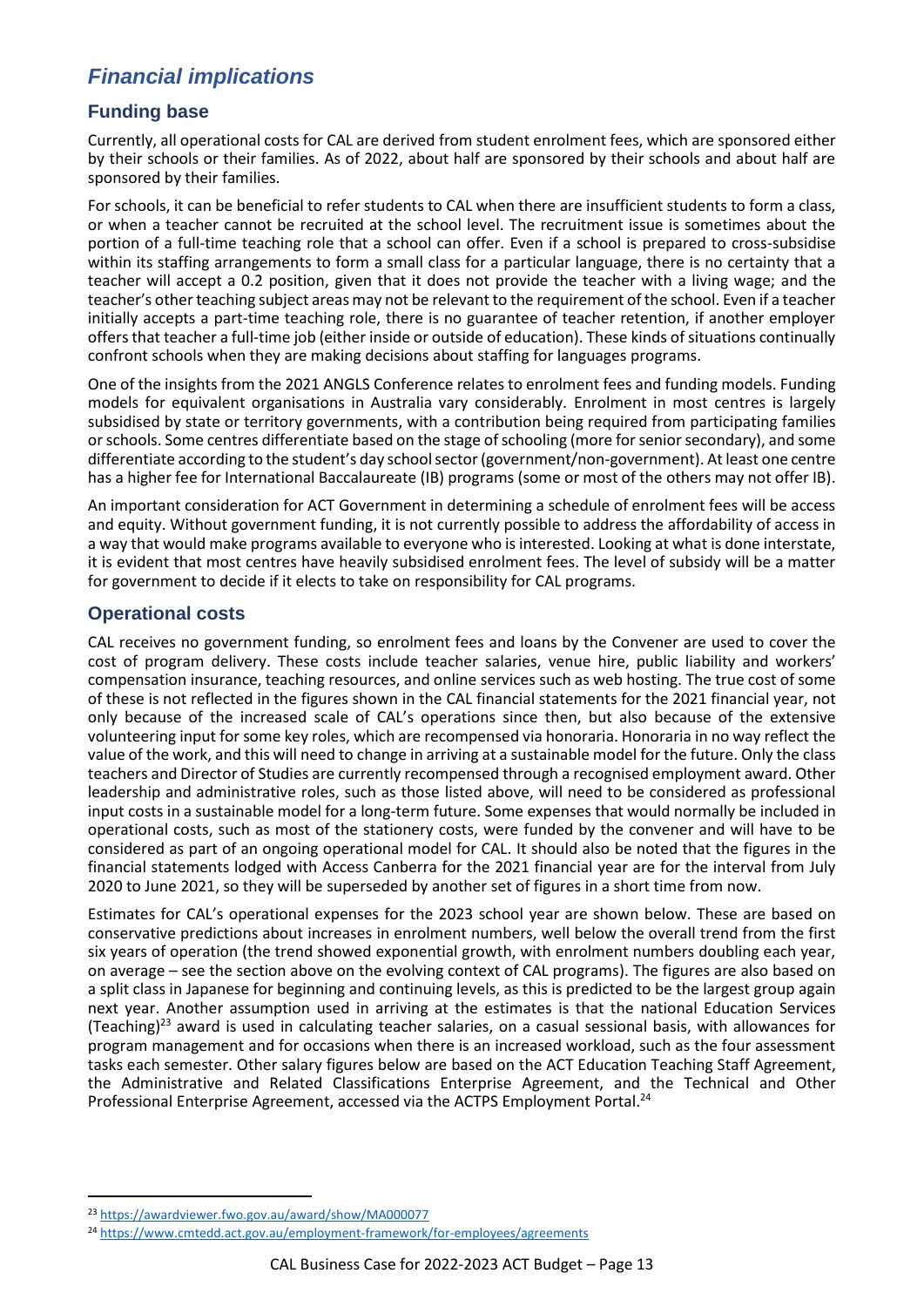## <span id="page-13-0"></span>**Cost effectiveness**

Compared to similar organisations interstate, the proposed implementation model is highly cost effective, requiring no additional funding for capital works. It makes effective use of an established school in a central location, without any impact on the day-time operations of that school. It creates benefits both to the school and to CAL in their ongoing operational contexts, as outlined in the section above relating to venue/premises. It also bears some similarity to an existing model that has been implemented in other ACT schools, where a unit is managed by a principal, as noted in the section above relating to governance. In terms of information technology support, we recommend a shared 2-day ITO 2 position, with responsibility for CAL IT matters and for IT in the wider school (equivalent to two half-days for CAL). Like many primary schools, Ainslie School does not currently have a specialist ITO position. This creates a cost-effective option to have an ITO on the site at half the cost to the school in its day-time operations. For a summary of forecast expenses in the 2023 calendar year, see below. As a city state where a central facility is accessible for students throughout Canberra, supplementing programs already running in our day schools, the ACT should be the leading jurisdiction in Australia for languages education, with this eminently achievable option available to it.

| Item                                        | Quantity | <b>FTE</b> | Rate      | <b>Amount</b> |  |  |  |
|---------------------------------------------|----------|------------|-----------|---------------|--|--|--|
| <b>STAFFING COSTS</b>                       |          |            |           |               |  |  |  |
| Class teachers                              | 9        |            |           | \$90,009      |  |  |  |
| Summer school staffing (3 weeks)            | 3        |            | 396       | \$1,188       |  |  |  |
| Principal increment                         | 1        | 1.00       | \$14,000  | \$14,000      |  |  |  |
| <b>Director of Languages</b>                | 1        | 0.50       | \$154,000 | \$77,000      |  |  |  |
| Administration/Reception                    | 1        | 0.40       | \$85,000  | \$34,000      |  |  |  |
| Information Technology Officer 2            | 1        | 0.20       | \$91,315  | \$18,263      |  |  |  |
| Superannuation (10% of total salaries)      | 1        |            | \$219,005 | \$22,966      |  |  |  |
| <b>Workers Compensation</b>                 | 1        |            | \$1,000   | \$1,000       |  |  |  |
| \$258,906<br><b>Staffing sub-total</b>      |          |            |           |               |  |  |  |
| <b>OTHER OPERATIONAL COSTS</b>              |          |            |           |               |  |  |  |
| Curriculum resources                        | 88       |            | \$80      | \$8000        |  |  |  |
| <b>Financials for Annual Return</b>         |          |            |           | \$500         |  |  |  |
| IT equipment                                | 6        |            | \$2,000   | \$12,000      |  |  |  |
| Postal                                      | 20       |            | \$40      | \$800         |  |  |  |
| Printing e.g. fliers, Convener Report       | 500      |            | \$2       | \$1,000       |  |  |  |
| Public liability insurance                  | 1        |            | \$600     | \$600         |  |  |  |
| Stationery                                  | 4        |            | \$1,000   | \$4,000       |  |  |  |
| Venue hire                                  | 1        |            |           | 2,697         |  |  |  |
| Web hosting plan renewal                    | 1        |            | \$673     | \$673         |  |  |  |
| Web service provider at 10 hours/month      | 12       |            | \$1,000   | \$12,000      |  |  |  |
| <b>Other sub-total</b><br>\$42,270          |          |            |           |               |  |  |  |
| <b>Total for calendar year</b><br>\$301,176 |          |            |           |               |  |  |  |

#### <span id="page-13-1"></span>**Table 2: Forecast expenses 2023 calendar year**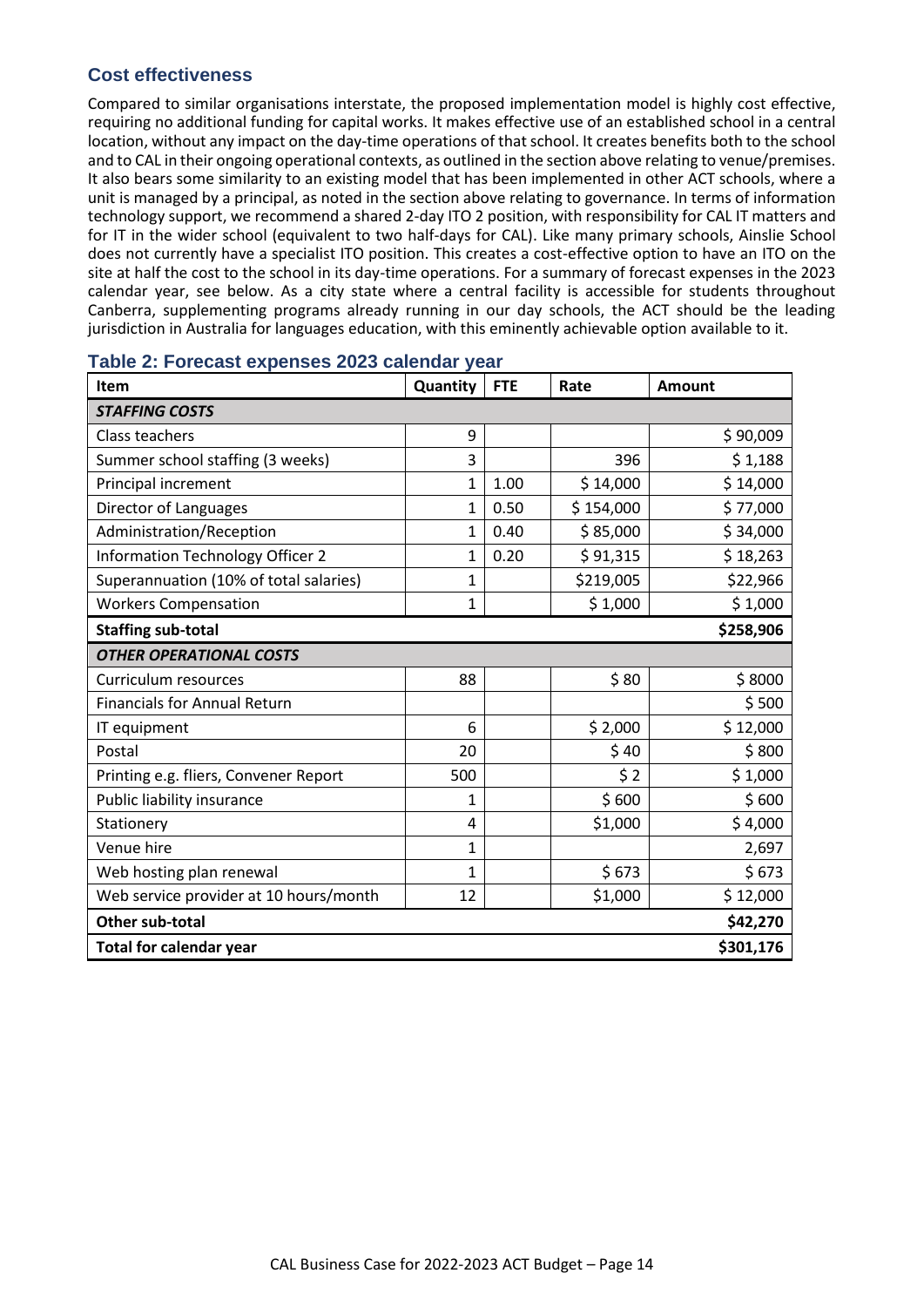# <span id="page-14-0"></span>*Possible future directions for CAL*

## <span id="page-14-1"></span>**CAL Summer Schools**

As part of the senior secondary focus, CAL could continue to offer a summer school in selected languages on a cost-recovery basis, similar to the Japanese Summer School<sup>25</sup> that CAL conducted in January 2022. These summer school programs would focus on addressing gaps in the Australian Curriculum: Languages achievement standards for students whose documented exposure to language learning in high school means that they are required to enrol at "Continuing" level in their chosen language at college, but whose language proficiency is not optimal for participation at that level. The BSSS languages eligibility guidelines are an important provision to ensure valid decisions about languages course selection, but currently, there are many students whose high school language studies leave them ill-equipped to undertake senior secondary studies in languages, even though they are supposedly qualified, based on the number of years of prior instruction in languages at high school. Currently, the only practical option these students have is not to continue their language studies in Years 11-12, even though they may be interested.

## <span id="page-14-2"></span>**EAL/D support**

Another area for consideration in future years would be to offer supplementary English language support programs for students from families for whom English is an additional language or dialect (EAL/D), on a fees basis to be decided in due course by the government. These programs would not replace existing programs for EAL/D students that are currently based on needs assessments. Instead, they would offer the possibility of support for students who would benefit from this, but who do not currently qualify at the thresholds for EAL/D support in their day schools. This could be an opt-in aspect of the partnership approach described in ACT Education's Progressing Parental Engagement School Fact Sheet.<sup>26</sup>

#### <span id="page-14-3"></span>**International Baccalaureate**

In most years of CAL operation so far, one or more families have raised the question of support by CAL for a student undertaking the International Baccalaureate. Until now, we have negotiated with families an arrangement where either the student's home school or an external tutor with IB experience provides that support. In some cases, a student studies one language in IB mode with their day school and the other language with CAL. Some, but not all, interstate organisations offer IB programs. One of these is the South Australian School of Languages.<sup>27</sup> It is recommended that consideration be given to adding an IB stream to CAL programs, but not in the first year or two after handover. A major consideration will be the professional learning cost for any organisation that participates in IB. This means that it is a more practical possibility when CAL reaches a larger scale of operation. Consideration would also have to be given to the stage of schooling envisaged for IB participation – for example, the IB Diploma (senior secondary), the Middle Years Program (MYP – high school) or the Primary Years Program (PYP).

#### <span id="page-14-4"></span>**Vocational Education**

Vocational Education and Training (VET) is an area in which some of the interstate organisations are active. For example, the Victorian School of Languages (VSL) is a Registered Training Organisation (RTO), through the Australian Skills Quality Authority (ASQA). VSL is able to deliver the Certificate II in Applied Language (10297NAT) and the Certificate III in Applied Language (10661NAT)<sup>28</sup>. Given that the Commonwealth Public Service is an employment pathway for many ACT students after completing their senior secondary (and for many of them, their university) studies, VET options may be of interest for future CAL planning.

#### <span id="page-14-5"></span>**Japanese for background speakers**

At present, there is no school-based bilingual program or program for background speakers of a language other than English in any northside primary school or high school. Consideration could be given to including a bilingual stream or a stream for background speakers of Japanese into the offerings of Ainslie as a northside school, in a language that until now has not had any such provision. Japanese is a long-established program at the school and there is a connection to a sister school in Japan. Trade and tourism continue to thrive between Australia and Japan.

<sup>25</sup> <https://cal.act.edu.au/news.htm>

<sup>26</sup> https://www.education.act.gov.au/?a=807433

<sup>27</sup> For example, https://schooloflanguages.sa.edu.au/wp-content/uploads/2018/04/Newsletter-Term-2-2018-2.pdf.

<sup>28</sup> [https://www.vsl.vic.edu.au/VET/Default.aspx,](https://www.vsl.vic.edu.au/VET/Default.aspx)<https://www.vsl.vic.edu.au/Overview.aspx>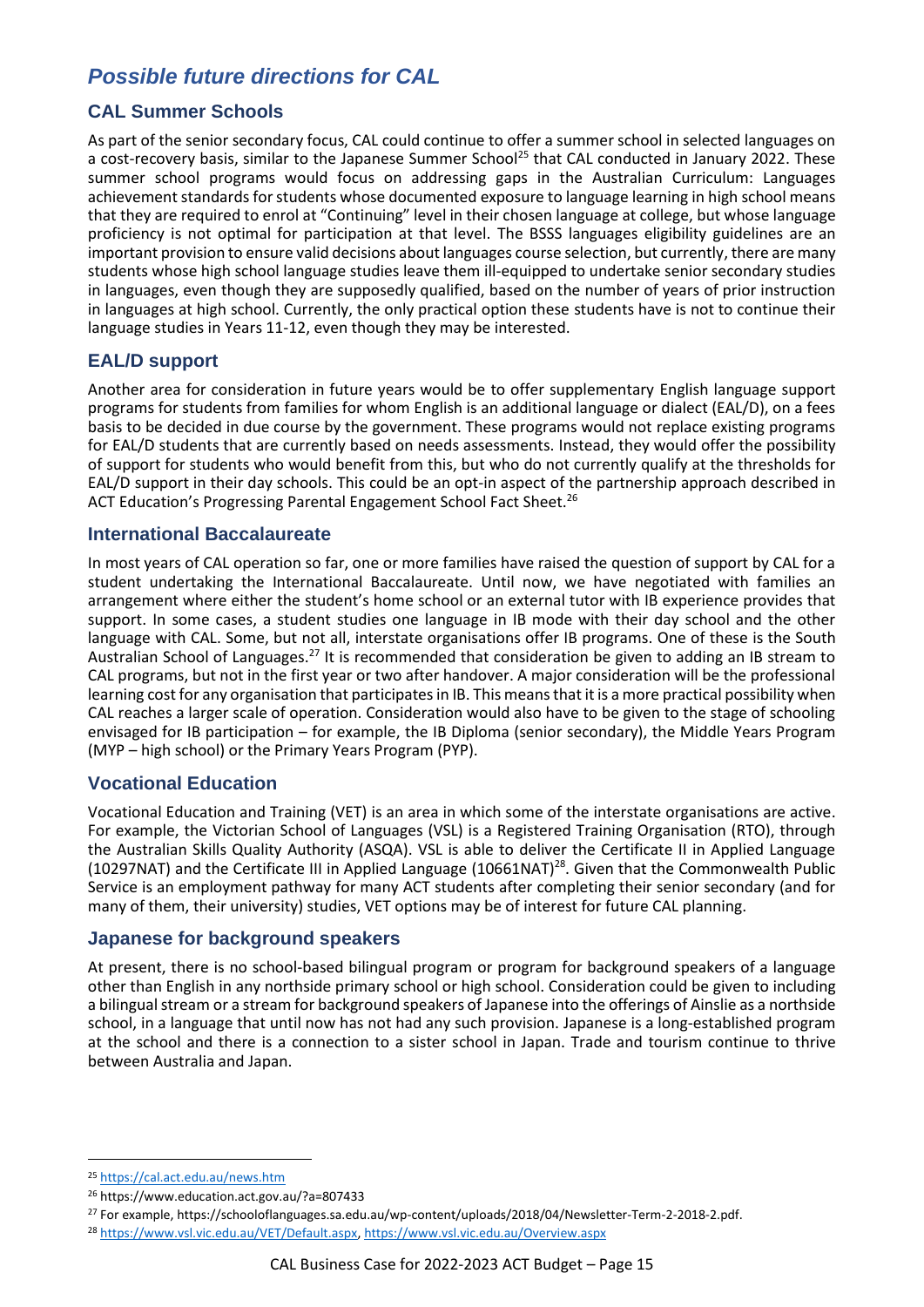# <span id="page-15-0"></span>*Conclusion*

The solution to the current intractable problem in the ACT, where the lack of options impedes uptake and continuation in their language learning by students in Years 11-12, is not to mandate learning of languages in senior secondary years of schooling. Students who choose to acquire and refine skills in a second language, and who pursue that learning intention with the intention of working towards bilingualism or multilingualism and engaging with another language and culture, deserve our support. There are many more students who would take up the challenge of language learning at this level if the programs in the languages that interest them were available to them. We believe that provision of a central facility with good access for all, complementing existing programs in schools and colleges, is an important step in addressing the need for us to build capacity in our community for skills relevant to employment in the national capital, for global connections and for multicultural inclusion.

Frank Keighley

Convener, Canberra Academy of Languages GPO Box 1627, Canberra ACT 2601 <https://cal.act.edu.au/> (02) 6152 9140

# <span id="page-15-1"></span>*References*

ACT Multicultural Framework, [https://www.communityservices.act.gov.au/multicultural/act-multicultural](https://www.communityservices.act.gov.au/multicultural/act-multicultural-framework-2015-2020)[framework-2015-2020](https://www.communityservices.act.gov.au/multicultural/act-multicultural-framework-2015-2020)

Active Leisure Centre, http://www.activelc.com.au/ and https://www.facebook.com/ActiveLeisureCentre/, Erindale College

Australian Curriculum, The Shape of the Australian Curriculum, Version 5, [https://www.acara.edu.au/docs/default](https://www.acara.edu.au/docs/default-source/curriculum/the_shape_of_the_australian_curriculum_version5_for-website.pdf)[source/curriculum/the\\_shape\\_of\\_the\\_australian\\_curriculum\\_version5\\_for-website.pdf,](https://www.acara.edu.au/docs/default-source/curriculum/the_shape_of_the_australian_curriculum_version5_for-website.pdf) ACARA, 2020

Australian Curriculum: Languages, [https://www.australiancurriculum.edu.au/f-10](https://www.australiancurriculum.edu.au/f-10-curriculum/languages/rationale/) [curriculum/languages/rationale/,](https://www.australiancurriculum.edu.au/f-10-curriculum/languages/rationale/) version 8.4

Australian Curriculum: Languages, The Shape of the Australian Curriculum, https://docs.acara.edu.au/resources/Languages - Shape of the Australian Curriculum new.pdf, ACARA, 2011

Australian Skills Quality Authority (ASQA)[, https://www.asqa.gov.au/](https://www.asqa.gov.au/)

Beyond a Bridge to Understanding: The Benefits of Second Language Learning, [https://files.eric.ed.gov/fulltext/EJ1182083.pdf,](https://files.eric.ed.gov/fulltext/EJ1182083.pdf) American Educator, 2018

Canberra Academy of Languages,<https://cal.act.edu.au/>

Cultural and Language Diversity,

[http://www.censusdata.abs.gov.au/census\\_services/getproduct/census/2016/quickstat/CED801#cultural,](http://www.censusdata.abs.gov.au/census_services/getproduct/census/2016/quickstat/CED801#cultural) Australian Bureau of Statistics, 2016 [note – key data from the 2021 census is planned for release in June 2022].

Education Services (Teaching) Award [MA000077][, https://www.fairwork.gov.au/employment](https://www.fairwork.gov.au/employment-conditions/awards/awards-summary/ma000077-summary)[conditions/awards/awards-summary/ma000077-summary](https://www.fairwork.gov.au/employment-conditions/awards/awards-summary/ma000077-summary) and [https://awardviewer.fwo.gov.au/award/show/MA000077,](https://awardviewer.fwo.gov.au/award/show/MA000077) Fair Work Ombudsman, 1 January 2022

Enterprise Agreements, [https://www.cmtedd.act.gov.au/employment-framework/for](https://www.cmtedd.act.gov.au/employment-framework/for-employees/agreements)[employees/agreements,](https://www.cmtedd.act.gov.au/employment-framework/for-employees/agreements) ACT Government, 30 March 2022

Five ways immigrant parents support children's home language learning, [https://theconversation.com/5](https://theconversation.com/5-ways-immigrant-parents-support-childrens-home-language-learning-165989) [ways-immigrant-parents-support-childrens-home-language-learning-165989,](https://theconversation.com/5-ways-immigrant-parents-support-childrens-home-language-learning-165989) Emma Chen, University of Saskatchewan, The Conversation, 2021

Foreign concept: Why learning a second language is vital to our global future, [https://au.educationhq.com/news/33846/foreign-concept-why-learning-a-second-language-is-vital-to-our](https://au.educationhq.com/news/33846/foreign-concept-why-learning-a-second-language-is-vital-to-our-global-future/)[global-future/,](https://au.educationhq.com/news/33846/foreign-concept-why-learning-a-second-language-is-vital-to-our-global-future/) Rebecca Vukovic, Education HQ, 2016

Future of Education Strategy, Phase two implementation plan[, https://www.education.act.gov.au/our](https://www.education.act.gov.au/our-priorities/future-of-education/whats-happening-now-implementing-phase-two)[priorities/future-of-education/whats-happening-now-implementing-phase-two,](https://www.education.act.gov.au/our-priorities/future-of-education/whats-happening-now-implementing-phase-two) ACT Government, 2022

Graduate Diploma in TESOL and Foreign Language Teaching, [https://www.canberra.edu.au/course/EDG301/1/2022,](https://www.canberra.edu.au/course/EDG301/1/2022) University of Canberra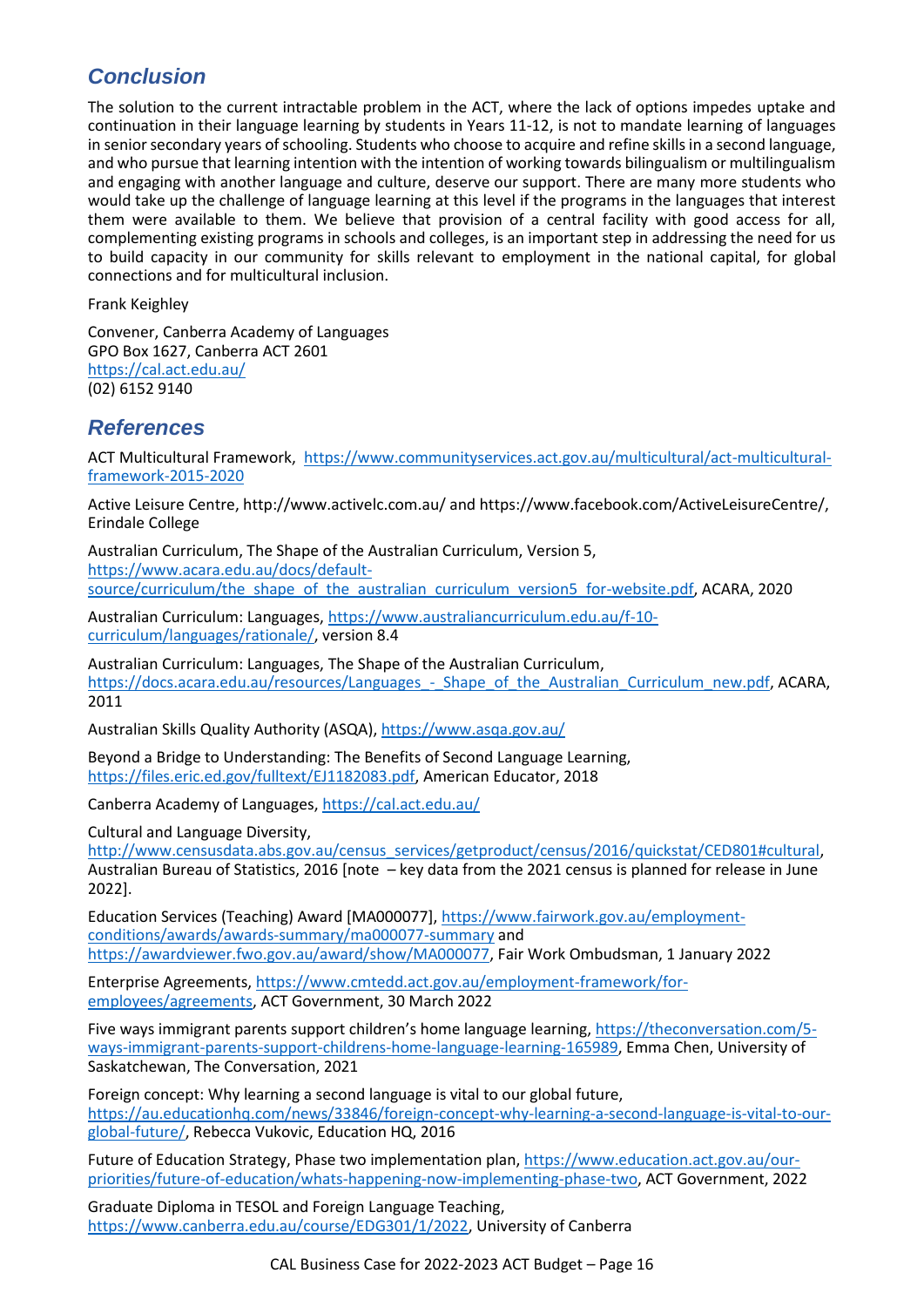International Baccalaureate Diploma at South Australian School of Languages, [https://schooloflanguages.sa.edu.au/wp-content/uploads/2018/04/Newsletter-Term-2-2018-2.pdf,](https://schooloflanguages.sa.edu.au/wp-content/uploads/2018/04/Newsletter-Term-2-2018-2.pdf) 2018

Introductory English Centres in the ACT[, https://www.education.act.gov.au/public-school-life/public](https://www.education.act.gov.au/public-school-life/public-schools-in-the-act/introductory_english_centres_act_government)[schools-in-the-act/introductory\\_english\\_centres\\_act\\_government,](https://www.education.act.gov.au/public-school-life/public-schools-in-the-act/introductory_english_centres_act_government) ACT Government

Is your kid studying a second language at school? How much they learn will depend on where you live, [https://theconversation.com/is-your-kid-studying-a-second-language-at-school-how-much-they-learn-will](https://theconversation.com/is-your-kid-studying-a-second-language-at-school-how-much-they-learn-will-depend-on-where-you-live-155219)[depend-on-where-you-live-155219,](https://theconversation.com/is-your-kid-studying-a-second-language-at-school-how-much-they-learn-will-depend-on-where-you-live-155219) Mairin Hennebry-Leung, University of Tasmania, The Conversation, 2021

Learn to teach English and other languages, [https://www.canberra.edu.au/campaign/tesol,](https://www.canberra.edu.au/campaign/tesol) University of Canberra

Multilingualism, Multilingual Identity and Academic Attainment: Evidence from Secondary Schools in England[, https://www.tandfonline.com/doi/full/10.1080/15348458.2021.1986397,](https://www.tandfonline.com/doi/full/10.1080/15348458.2021.1986397) Dieuwerke Rutgers (Dee Rutgers), Michael Evans, Linda Fisher, Karen Forbes, Angela Gayton & Yongcan Liu, Journal of Language, Identity & Education , 10 November 2021

NSW Curriculum Review Interim Report, Professor Geoff Masters, [https://www.nswcurriculumreview.nesa.nsw.edu.au/pdfs/interimreport/chapters/NSW-Curriculum-](https://www.nswcurriculumreview.nesa.nsw.edu.au/pdfs/interimreport/chapters/NSW-Curriculum-Review-Interim-Report.pdf)[Review-Interim-Report.pdf,](https://www.nswcurriculumreview.nesa.nsw.edu.au/pdfs/interimreport/chapters/NSW-Curriculum-Review-Interim-Report.pdf) ACER, 2019

Schools of languages, language centres and distance education centres specialising in languages

- Alice Springs Language Centre, Northern Territory,<https://www.alicespringslanguagecentre.com/>
- Canberra Academy of Languages[, https://cal.act.edu.au/](https://cal.act.edu.au/)
- Capricornia School of Distance Education, Queensland,<https://capricorniasde.eq.edu.au/>
- Cairns School of Distance Education, Queensland,<https://cairnssde.eq.edu.au/>
- Darwin Languages Centre, Northern Territory,<https://ntschools-dedlcl.libguides.com/dlc>
- NSW School of Languages,<https://nswschoollang.schools.nsw.gov.au/>
- NSW Secondary College of Languages, <https://sclanguages.schools.nsw.gov.au/>
- South Australian School of Languages,<https://schooloflanguages.sa.edu.au/>
- South Australian Open Access College,<https://www.openaccess.edu.au/>
- Victorian School of Languages,<https://www.vsl.vic.edu.au/>

Progressing Parental Engagement School Fact Sheet[, https://www.education.act.gov.au/?a=807433](https://www.education.act.gov.au/?a=807433)

Saying 'Yes' to Languages Study in Years 11 and 12, overview of research was undertaken for the Australian Government Department of Education and Training in partnership with ACER, University of South Australia and Monash University, [https://asialink.unimelb.edu.au/stories/archive/saying-yes-to-languages-study-in](https://asialink.unimelb.edu.au/stories/archive/saying-yes-to-languages-study-in-years-11-and-12)[years-11-and-12,](https://asialink.unimelb.edu.au/stories/archive/saying-yes-to-languages-study-in-years-11-and-12) Asialink, 2016

Senior Secondary Languages Education Research Project, [https://www.asiaeducation.edu.au/docs/default](https://www.asiaeducation.edu.au/docs/default-source/research-and-policy-pdfs/senior_secondary_languages_education_research_project_final.pdf)[source/research-and-policy-pdfs/senior\\_secondary\\_languages\\_education\\_research\\_project\\_final.pdf,](https://www.asiaeducation.edu.au/docs/default-source/research-and-policy-pdfs/senior_secondary_languages_education_research_project_final.pdf) Asia Education Foundation, 2014

Second Languages and Australian Schooling[, https://research.acer.edu.au/aer/8/,](https://research.acer.edu.au/aer/8/) Professor Joseph Lo Bianco, ACER, 2009, also interviewed on Radio National Breakfast, 25 October 2019 (mp3 available)

Students who self-identify as multilingual perform better at GCSE, [https://www.cam.ac.uk/research/news/students-who-self-identify-as-multilingual-perform-better-at-gcse,](https://www.cam.ac.uk/research/news/students-who-self-identify-as-multilingual-perform-better-at-gcse) Dee Rutgers & Linda Fisher, University of Cambridge, 11 November 2021

Systemic and personal factors that affect students' elective language other than English enrollment decisions, [https://onlinelibrary.wiley.com/doi/epdf/10.1111/flan.12605,](https://onlinelibrary.wiley.com/doi/epdf/10.1111/flan.12605) Dr Stephanie Clayton, University of Tasmania, 23 January 2022

Thinking of taking a language in year 11 and 12? Here's what you need to know, [https://theconversation.com/thinking-of-taking-a-language-in-year-11-and-12-heres-what-you-need-to](https://theconversation.com/thinking-of-taking-a-language-in-year-11-and-12-heres-what-you-need-to-know-164080)[know-164080,](https://theconversation.com/thinking-of-taking-a-language-in-year-11-and-12-heres-what-you-need-to-know-164080) Mairin Hennebry-Leung, Andy Bown, & Megan Short, University of Tasmania, The Conversation, 2021

Three barriers that stop students choosing to learn a language in high school, and

[https://theconversation.com/3-barriers-that-stop-students-choosing-to-learn-a-language-in-high-school-](https://theconversation.com/3-barriers-that-stop-students-choosing-to-learn-a-language-in-high-school-178033)[178033,](https://theconversation.com/3-barriers-that-stop-students-choosing-to-learn-a-language-in-high-school-178033) Dr Stephanie Clayton, University of Tasmania, The Conversation, 26 April 2022 [This article by Stephanie Clayton also includes links to other sources relevant to this, listed here, such as the article from American Educator journal on benefits of second language learning, the article on Saying 'Yes' to Languages Study, and the article from ACARA on Year 12 subject enrolments]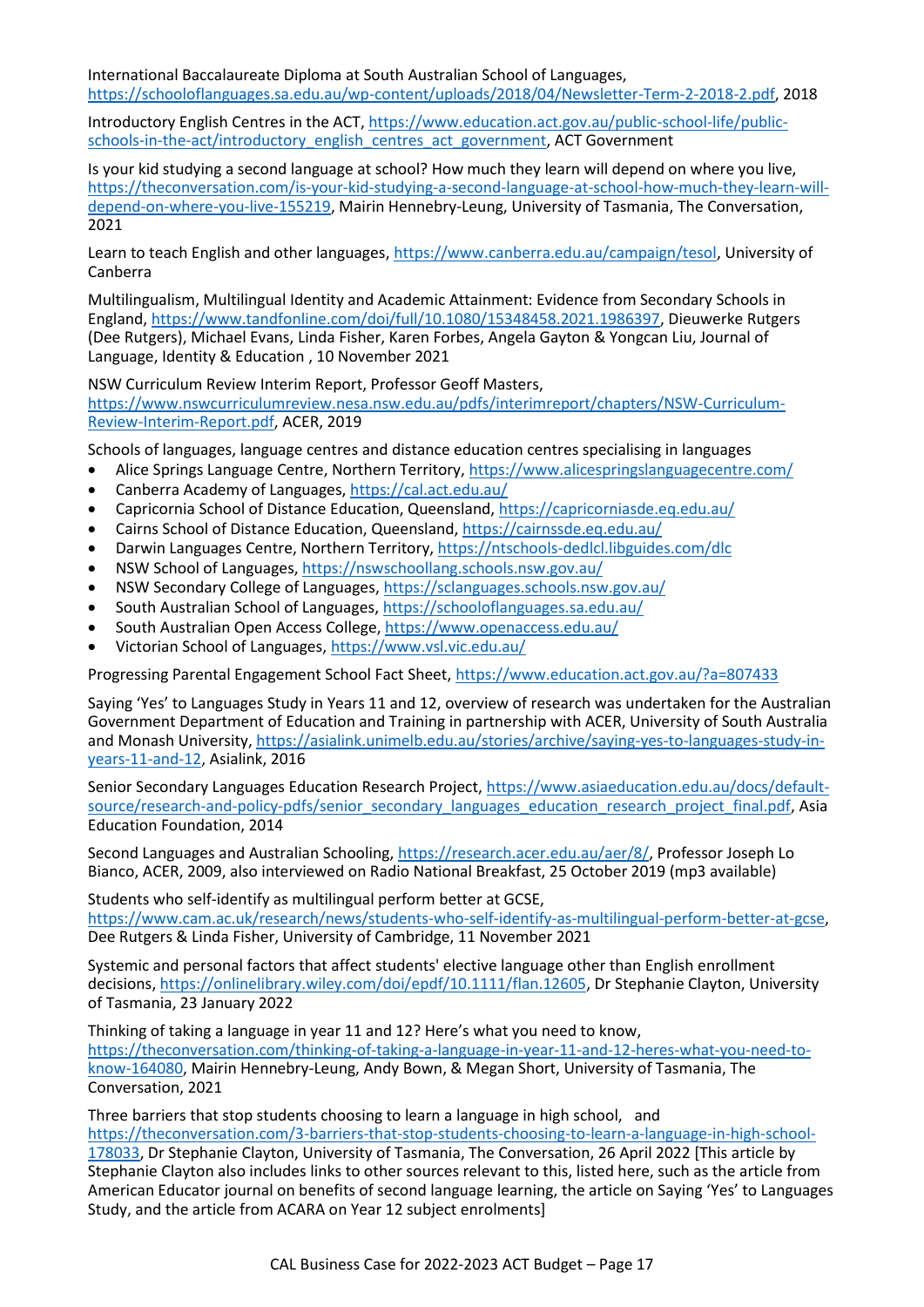Why learn languages, CAL home page, [http://cal.act.edu.au/index.htm#whylearn,](http://cal.act.edu.au/index.htm#whylearn) Canberra Academy of Languages, 2022

Vocational Education and Training Language Programs,<https://www.vsl.vic.edu.au/VET/Default.aspx> and [https://www.vsl.vic.edu.au/Overview.aspx,](https://www.vsl.vic.edu.au/Overview.aspx) Victorian School of Languages

Why students are turning away from learning foreign languages, [https://www.smh.com.au/education/why-students-are-turning-away-from-learning-foreign-languages-](https://www.smh.com.au/education/why-students-are-turning-away-from-learning-foreign-languages-20160610-gpg6ek.html)[20160610-gpg6ek.html,](https://www.smh.com.au/education/why-students-are-turning-away-from-learning-foreign-languages-20160610-gpg6ek.html) Kelsey Munro, Sydney Morning Herald, 2016

Year 12 subject enrolments in tertiary-recognised subjects in Australia, [https://www.acara.edu.au/reporting/national-report-on-schooling-in-australia/national-report-on](https://www.acara.edu.au/reporting/national-report-on-schooling-in-australia/national-report-on-schooling-in-australia-data-portal/year-12-subject-enrolments#view1)[schooling-in-australia-data-portal/year-12-subject-enrolments#view1,](https://www.acara.edu.au/reporting/national-report-on-schooling-in-australia/national-report-on-schooling-in-australia-data-portal/year-12-subject-enrolments#view1) ACARA, 2020

## <span id="page-17-0"></span>*Appendices*

Appendix 1: CAL Charter Appendix 2: CAL Certificate of Incorporation Appendix 3: CAL Certificate of Registration as Specialist Education Provider (BSSS)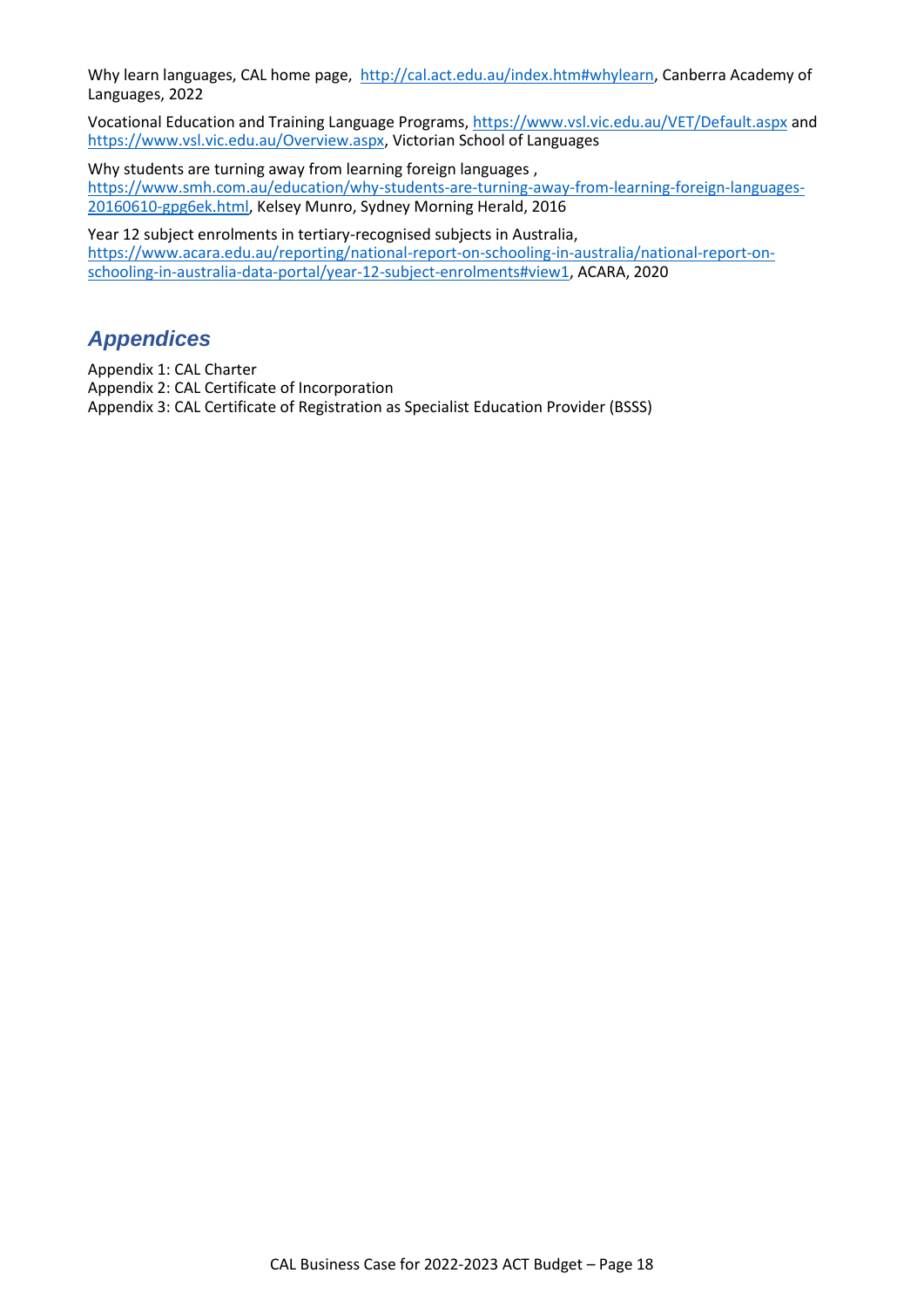# <span id="page-18-0"></span>*APPENDIX 1: CAL Charter*

January 2022

# CANBERRA ACADEMY OF LANGUAGES

#### **Purpose of the Canberra Academy of Languages**

The Canberra Academy of Languages is a not-for-profit organisation, established as a specialist facility in 2016 with the purpose of expanding opportunities for language learning in the Canberra region preparing students as local and global citizens.

## **Rationale**

The need for a specialist facility for language learning in the Australian Capital Territory (ACT) is clear. Canberra as the national capital should foster engagement with the global community and should build capacity among people of the Canberra region to participate effectively in that global community. As well, as a major regional centre, the city should provide opportunities for language learning reflecting the presence of groups here, both those with connections to Indigenous languages and those with connections to languages and cultures outside Australia.

## **Values**

We value excellence, equity and a civil society. The Canberra Academy of Languages aspires to foster and support these values for the reasons below:

- 2. Excellence in language learning requires scope for continuity. In the interests of continuity, it is imperative that students should have access to continued learning in their chosen languages as part of their senior secondary education.
- 3. Equity in language learning requires that the option to continue learning a language as part of a senior secondary education program should be available to students throughout the educational jurisdiction. The Canberra Academy of Languages advocates language learners' rights – the right to aspire to, and to be supported in achieving, proficiency in more than one language.
- 4. A civil society gives recognition and active support to linguistic and cultural diversity and recognises the importance of language rights, including the right of learners to aspire to, or to maintain and develop, bilingual or multilingual capabilities.

## **Programs**

Languages and levels (such as Beginning/Continuing/Advanced senior secondary courses in languages) to be considered for inclusion in programs will be identified taking account of advice from schools, colleges and the community. Decisions on classes to run each year will be taken on the basis of four criteria:

- 1. The academy will provide language learning programs in selected languages for which courses have been endorsed by the responsible agency, such as the ACT Board of Senior Secondary Studies.
- 2. Courses will run for which there is sufficient demand to generate viable numbers that will enable the academy to meet financial commitments including teacher salaries, public liability insurance and provision of learning resources for access by students.
- 3. Availability of suitably qualified teachers will be taken into account in deciding programs to run from year to year.
- 4. Programs will complement existing provisions for language learning in the ACT.

## **Curriculum development**

Where an area of language learning is identified as having significance for the Canberra region and as having no existing provisions, the academy may collaborate with interested stakeholders to lead or participate in the development of relevant courses for accreditation by the responsible agency.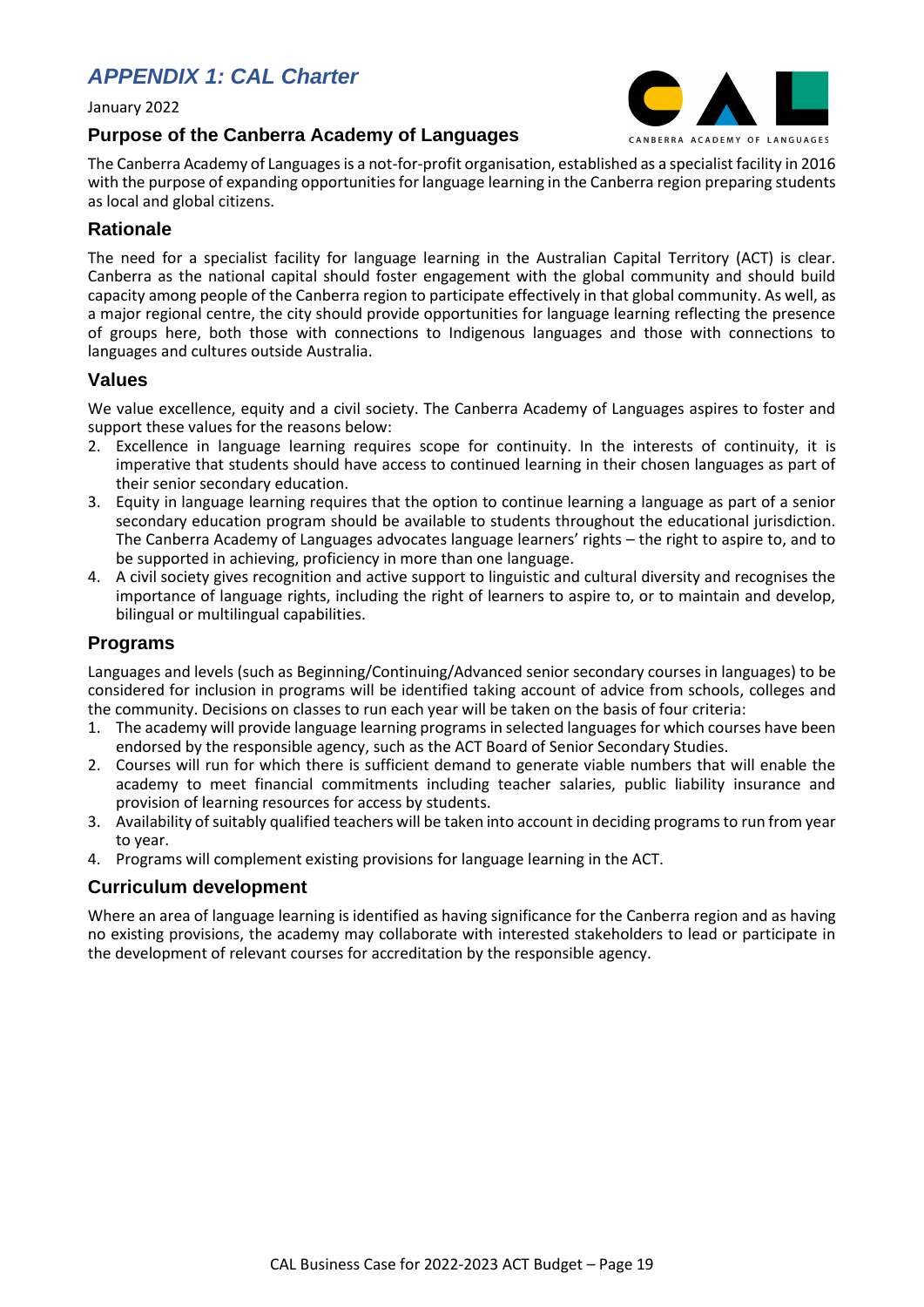# <span id="page-19-0"></span>*APPENDIX 2: CAL Certificate of Incorporation*



CAL Business Case for 2022-2023 ACT Budget – Page 20